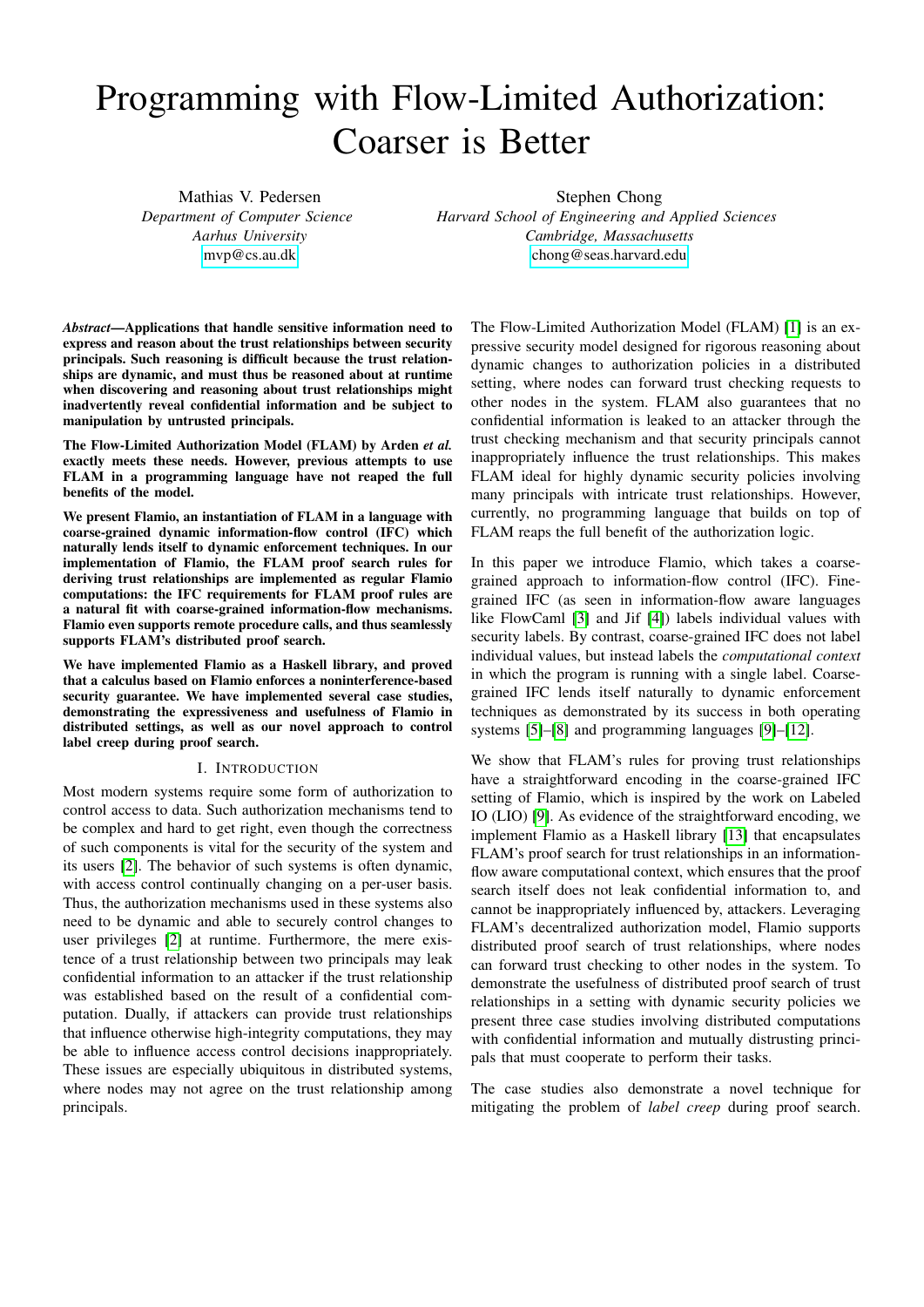Label creep refers to the label of the computational context *creeping* up the information-flow lattice as the program executes. Previous work [\[9\]](#page-15-1) mitigates label creep using the toLabeled construct. However, we cannot use this technique to mitigate label creep during search for proofs of trust relationships. We present a technique that gives the programmer fine-grained control over the way proofs of trust are derived, and how the proofs can affect the label on the computational context, providing the programmer with the ability to control label creep during proof search.

We also present a calculus for Flamio, which formally proves that Flamio enforces a noninterference-based [\[14\]](#page-15-4) security guarantee that attackers cannot leak or corrupt information, despite the incorporation of FLAM as an expressive, dynamic mechanism to state and reason about trust relationships.

This paper makes the following contributions.

- We show how the FLAM principal lattice integrates cleanly into a language with coarse-grained dynamic information-flow control and distributed trust checking.
- We present a formal model of Flamio and prove that the language guarantees noninterference.
- We present an implementation of Flamio as a Haskell library, along with an efficient implementation of the FLAM authorization logic to decide trust relationships.
- We describe a novel approach to avoid the problem of *label creep* during proof search.
- We present several examples of distributed informationflow problems all of which can easily be modeled using Flamio.

The rest of the paper is structured as follows. Section [II](#page-1-0) introduces the necessary concepts from FLAM and LIO, and Section [III](#page-2-0) demonstrates how Flamio combines FLAM and LIO through several examples. Section [IV](#page-4-0) describes the formal calculus for Flamio and how the FLAM judgment for deciding trust relations is modeled in a coarse-grained setting. Section [V](#page-9-0) defines the attacker model we consider in this work and presents the formal security guarantees offered by Flamio. Section [VI](#page-12-0) discusses the implementation in Haskell and presents three case studies demonstrating the use of Flamio. Section [VII](#page-13-0) presents related work and Section [VIII](#page-14-5) concludes.

### II. BACKGROUND ON FLAM AND LIO

<span id="page-1-0"></span>Before discussing how FLAM and LIO fit together, we briefly introduce each separately. We first highlight the essential parts of FLAM necessary for this work; more details can be found in Arden *et al.* [\[1\]](#page-14-1). Similarly, we highlight the essential parts of LIO, and additional details can be found in Stefan *et al.* [\[9\]](#page-15-1).

### *A. The FLAM principal lattice*

Figure [1](#page-1-1) describes the syntax of FLAM principals. The grammar is parametric in a set  $N$  of names representing principals like Alice and Bob. Given a principal  $p$ , FLAM can talk about

<span id="page-1-1"></span>
$$
n \in \mathcal{N}
$$
  

$$
p ::= \perp | \top | n | p \land p | p \lor p | p \rightarrow | p \leftarrow | p : p
$$
  
Fig. 1: Syntax of FLAM

the confidentiality and integrity of p using *basis projections*  $p^{\rightarrow}$  and  $p^{\leftarrow}$  respectively. The principal  $p^{\rightarrow}$  represents the authority to learn anything that p can learn, and  $p^{\leftarrow}$  represents the authority to modify anything that  $p$  can modify. Given principals  $p$  and  $q$ , FLAM can also represent the authority of *both* p and q as  $p \wedge q$  or the authority of *either* p or q as  $p \vee q$ . This forms a lattice  $(\mathcal{P}, \geq)$  with a partial order  $\succeq$ (pronounced *acts for*), that represents trust: if  $p \geq q$  principal p is allowed to act on behalf of q, i.e., q trusts p to act on its behalf. Principals  $\perp$  and  $\top$  represent the least and most trusted principals respectively, and operations ∧ and ∨ are the lattice join and meet operations respectively. The principals in  $P$  are given by the grammar in Figure  $1<sup>1</sup>$  $1<sup>1</sup>$  Besides basis projections → and ←, FLAM also defines *ownership projections* o: p representing the same authority as the principal  $p$ , but where the owner  $o$  controls which principals  $o: p$  trusts. For example, the delegation Acme: Bob  $\succeq$  Acme implies that Bob can act for Acme, but it is not the case that Alice can act for Acme : Bob, even if Alice acts for Bob. We will use ownership extensively in the example presented in Section [VI-B.](#page-13-1)

*a) An information-flow ordering:* An important distinction between FLAM and other authorization models is that FLAM unifies trust and information-flow into a single concept. That is, in FLAM, principals denote both entities with security concerns and information-flow labels that can be used to restrict the propagation of information in a system. The acts-for ordering describes trust relationships between principals, and is used to define an information-flow ordering that describes the permitted propagation of information. Specifically, FLAM defines the operations

$$
p \sqsubseteq q \stackrel{\circ}{=} q \stackrel{\rightarrow}{\rightarrow} \wedge p \stackrel{\leftarrow}{\rightarrow} p \stackrel{\rightarrow}{\rightarrow} \wedge q \stackrel{\leftarrow}{\rightarrow} \tag{1}
$$

<span id="page-1-3"></span>
$$
p \sqcup q \triangleq (p \land q) \rightarrow \land (p \lor q) \leftarrow
$$
 (2)

$$
p \sqcap q \triangleq (p \lor q) \rightarrow \land (p \land q) \leftarrow
$$
 (3)

That is,  $p \sqsubseteq q$  (pronounced p *flows to q*) if q acts for the confidentiality of  $p$ , and  $p$  acts for the integrity of  $q$ . So if  $p \subseteq q$ , information labeled with principal p can safely be relabeled to principal  $q$ , as  $q$  is at least as confidential, and has no more integrity, than p. The *join* of p and q, written  $p \sqcup q$  is defined as the principal with the authority of both p's and  $q$ 's confidentiality, and the authority of either  $p$ 's or  $q$ 's integrity. The *meet* of p and q, written  $p \sqcap q$  is defined dually as the confidentiality of either  $p$  or  $q$ , and the integrity of both p and q. This forms a lattice  $(\mathcal{P}, \sqsubseteq)$  with the partial order  $\sqsubseteq$ , where the bottom element  $\perp \subseteq \cong \perp \rightarrow \wedge \top \leftarrow$  represents the least confidential and most trusted principal, and the top

<span id="page-1-2"></span><sup>&</sup>lt;sup>1</sup>Formally, the principals in the lattice is the equivalence class of  $P$  modulo the relation  $\equiv$  where  $a \equiv b \iff a \succcurlyeq b$  and  $b \succcurlyeq a$ .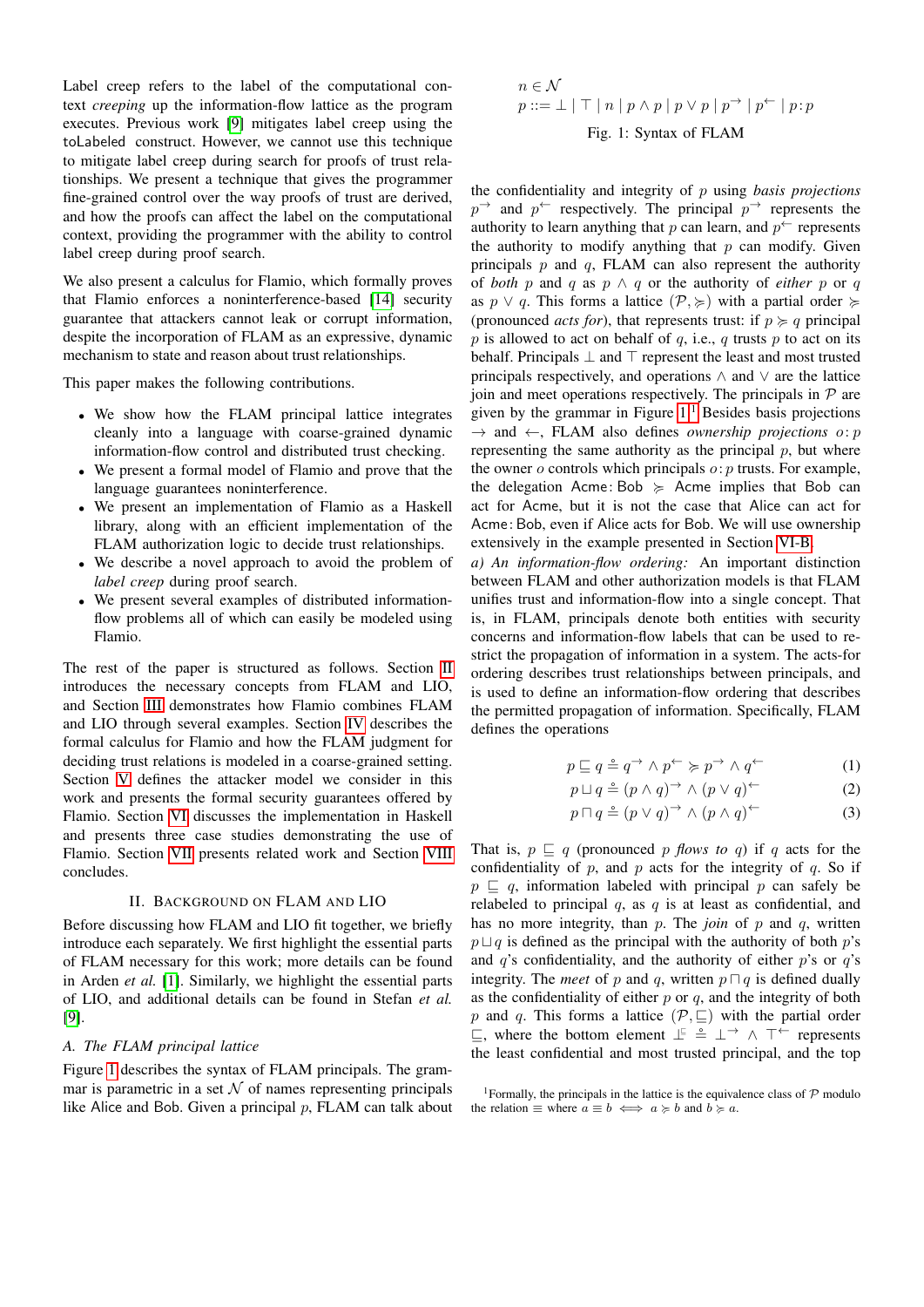element  $\top$ <sub>⊑</sub>  $\stackrel{\circ}{=}$   $\top$   $\rightarrow$   $\land$   $\bot$   $\leftarrow$  represents the most confidential and least trusted principal.<sup>[2](#page-2-1)</sup>

*b) Voice of a principal:* Finally, FLAM defines the *voice* of a principal p, denoted  $\nabla(p)$ , as the minimum integrity needed to influence the flow of information labeled  $p$ . Using the voice operator, FLAM defines a *speaks for* relation [\[15\]](#page-15-5), [\[16\]](#page-15-6) between principals as "principal  $p$  speaks for principal q if p acts for the voice of q". Formally p speaks for q if  $p \geq \nabla(q)$ . Any principal is equivalent to the conjunction of a confidentiality projection and an integrity projection, i.e.,  $\forall p$ .  $\exists q, r$ .  $p \equiv q \rightarrow \wedge r^{\leftarrow}$ . The voice of a principal p with normal form  $q \to \wedge r^+$  is then defined as  $\nabla(p) = q^+ \wedge r^+$ [\[1\]](#page-14-1).

# *B. Coarse-grained information flow using LIO.*

LIO [\[9\]](#page-15-1) is a Haskell library for dynamic information-flow control. LIO is parametric in the label model and takes a coarse-grained approach to information-flow using a *floating label model*: instead of attaching a label to each value in the program, the *computational context* is protected with a single label called the *current label*. Throughout the execution of the program the current label will "float up" the informationflow lattice as more confidential (or less trustworthy) information is brought into the computational context. The current label restricts what data can be modified, ensuring that non-confidential side effects do not depend on confidential information, and dually that trusted effects do not depend on untrusted information.

The type of LIO computations gives rise to a monad [\[17\]](#page-15-7) that encapsulates raising the current label. The monadic structure of LIO makes programming with it convenient in Haskell. Specifically, the operation return  $e$  embeds a pure expression e into the LIO computational context, and the operation  $e_1 \gg = e_2$  (pronounced *bind*) chains together monadic LIO operations  $e_1$  and  $e_2$ . Throughout the paper, we use Haskell's *do notation* in examples, which can be desugared into the calculus presented in Section [IV.](#page-4-0)

In addition to the current label, LIO also provides a *clearance label*, imposing an upper bound on the current label. The clearance label gives LIO a form of access control by restricting which data can be observed and modified within a computational context. For instance, given two labels  $\ell_{\text{clr}}$  and  $\ell_{\text{data}}$  such that  $\ell_{\text{data}} \not\sqsubseteq \ell_{\text{clr}}$ , a computation with clearance label  $\ell_{\text{clr}}$  cannot access information labeled with label  $\ell_{\text{data}}$  because that would require the current label to float up to  $\ell_{\text{data}}$ , but  $\ell_{\text{clr}}$ is an upper bound on the current label and  $\ell_{\text{data}} \not\sqsubseteq \ell_{\text{clr}}$ .

*a) Labeled values:* In addition to protecting every value in the computational context by a single label  $\ell_{\text{cur}}$ , LIO also allows computations to associate explicit labels with particular values. This allows computations to handle data of different labels in the same context. The type of labeled values of type a is written in Haskell as **Labeled** l a, where l is the type of labels.

Labeled values are typically used to incorporate sensitive information such as usernames and passwords into the computational context. LIO provides three operations for working with labeled values:

```
label :: Label l => a -> l -> LIO l (Labeled l a)
unlabel :: Label l => Labeled l a -> LIO l a
labelOf :: Label l => Labeled l a -> l
```
Here, **Label** 1 is a typeclass constraint specifying that the type l must be an instance of the **Label** typeclass, meaning that 1 must have operations  $\sqcup$ ,  $\sqcap$  and  $\sqsubseteq$ . The operation label takes an expression e and a label  $\ell$ , and labels e with the label  $\ell$ . When the value of the labeled value is needed, the operation unlabel must be invoked, which gets back the value and raises the current label  $\ell_{\text{cur}}$  to  $\ell_{\text{cur}} \sqcup \ell$ , while checking that the new current label flows to the clearance label  $\ell_{\text{clr}}$  of the computation.

Finally, labelOf extracts the label of a labeled value. This operation does not return a value in the LIO monad, and thus no information-flow checks are performed when invoking labelOf. In other words, the label is protected only by the current label [\[9\]](#page-15-1). This fact is important when we define trust checking using strategies in Section [IV-C.](#page-7-0)

*b) Preventing label creep:* As the program executes and confidential or untrusted information enters the computational context through unlabel operations, the current label continues to creep upwards, restricting the possible side effects. To avoid unnecessary label creep LIO introduces the following operation:

toLabeled **:: Label** l **=>** l **-> LIO** l a **-> LIO** l (**Labeled** l a)

Evaluating to Labeled 1 e when the current label is  $\ell_{\text{cur}}$  will evaluate e and then reset the current label to  $\ell_{\text{cur}}$ . To remain secure, the result is labeled with the label l. Furthermore, LIO checks that the evaluation of e never raises the current label above l.

# III. INTRODUCTION TO FLAMIO BY EXAMPLE

<span id="page-2-0"></span>In this section we informally introduce Flamio and the concepts needed to combine LIO and FLAM. Section [IV](#page-4-0) will then formalize the intuitions presented in this section. We proceed by demonstrating the usefulness of Flamio in the context of a secure, decentralized banking application, which we also discuss in Section [VI.](#page-12-0) The intended security policy of the bank is that a user  $u$  can transfer money from an account only if the owner of the account trusts  $u$ .

Flamio incorporates FLAM into LIO by using the FLAM information-flow lattice  $(\mathcal{P}, \sqsubseteq)$  as the label model of LIO. As FLAM unifies principals and labels, this allows Flamio to also reason about trust relationships between principals using the trust lattice  $(\mathcal{P}, \geqslant)$ . Given a named principal  $n \in \mathcal{N}$ (e.g., Alice or Bob) we call n a *node* when referring to the machine that executes code on  $n$ 's behalf. We assume each named principal has a corresponding machine executing

<span id="page-2-1"></span><sup>&</sup>lt;sup>2</sup>Once again, the elements is equivalence classes of  $P$  modulo the relation  $\equiv$  defined as  $a \equiv b \iff a \sqsubseteq b$  and  $b \sqsubseteq a$ .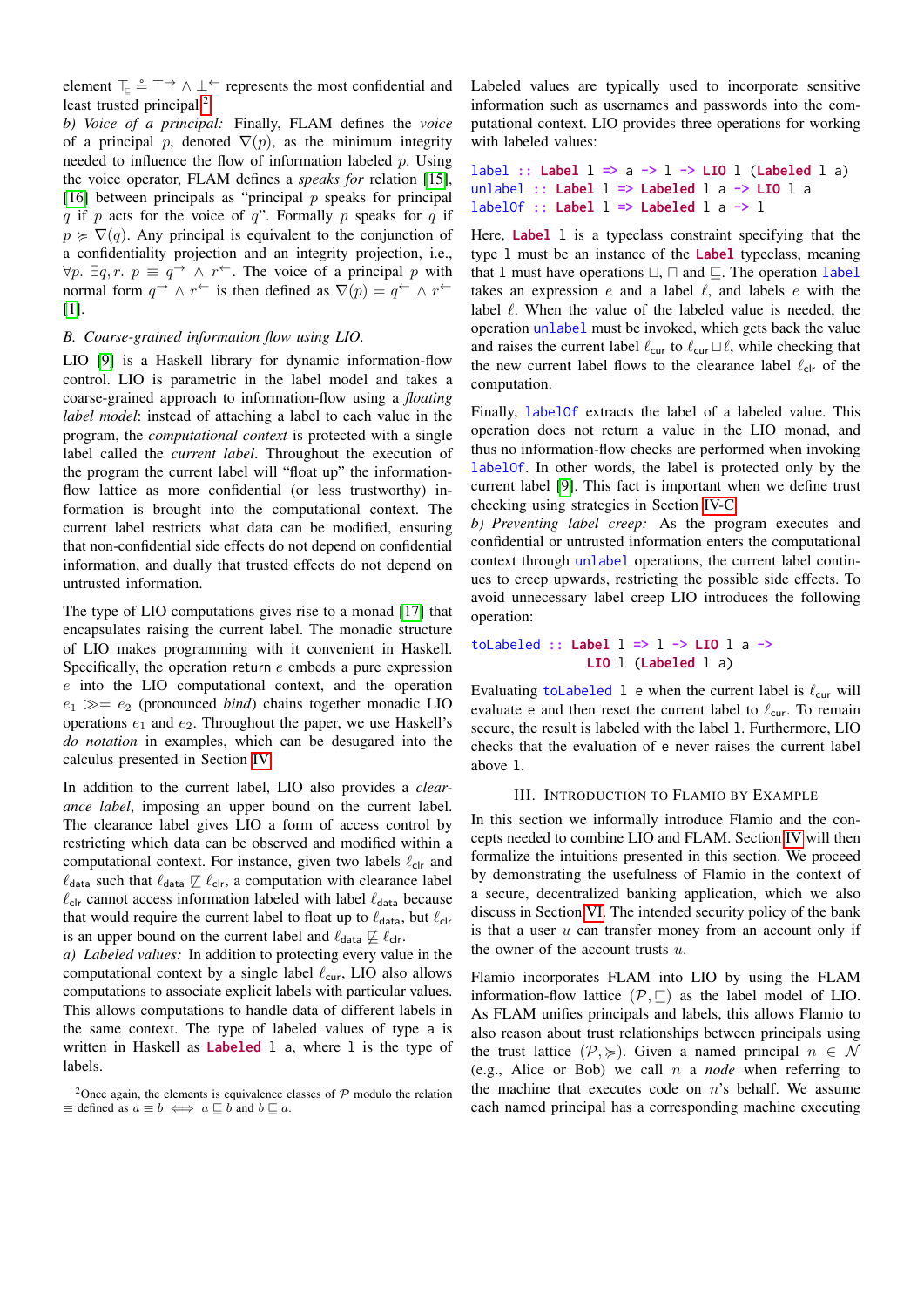code on its behalf. Initially, the current label of node  $n$ is  $\perp \rightarrow \wedge n^{\leftarrow}$  and its clearance label is  $n^{\rightarrow} \wedge \perp^{\leftarrow}$ .<sup>[3](#page-3-0)</sup> The initial current label states that the node has not observed any sensitive information and that  $n^{\leftarrow}$  is the most trusted the node can be. Dually, the clearance label states that  $n^{\rightarrow}$  is an upper bound on the confidentiality of the information  $n$ is permitted to observe and that its integrity is permitted to be affected by any information. We discuss two important aspects of Flamio: Cross node communication using remote procedure calls (RPC), and distributed proof search of trust relationships.

# *A. Remote Procedure Calls*

Nodes in Flamio communicate by remote invocation of functions on different machines, and functions are thus annotated with the node on which they should be evaluated. That is, the application  $(\lambda_p^n x.e)$  *e'* denotes applying a function  $\lambda_p^n x.e$ located on machine  $n$  to an argument  $e'$ , and the returned value is labeled with principal  $p$ . The label serves a purpose similar to toLabeled, where labeling the value helps mitigate label creep by delaying the effect of raising the current label until the value is needed.

Consider a login function for an online banking service. The function

$$
1 \qquad \text{login} = \lambda_{\text{bank}}^{\text{bank}} \qquad \text{u p} \qquad \text{if checkCredentials u p} \qquad \text{then return u else return } \perp
$$

is evaluated on the node bank, and returns a principal labeled with the integrity of the bank, which represents an access token. The expression login Alice "password" evaluates to a value Alice labeled with the principal bank<sup>←</sup> if Alice's password is "password", and  $\perp$  labeled with bank<sup>←</sup> otherwise. As the principal Alice  $\leftarrow$  (i.e., the current label of node Alice) does not satisfy Alice<sup>←</sup>  $\sqsubseteq$  bank<sup>←</sup>, Alice cannot grant herself access because the semantics does not allow her to label values with the principal bank<sup>←</sup>. However, Alice can unlabel the returned access token, as it holds that bank  $\vdash \sqsubseteq$  Alice  $\rightarrow$  (i.e., the clearance label of node Alice). So while Alice cannot forge new access tokens, she is free to inspect whether the token grants her access to the bank.

# *B. Proof search*

In many practical scenarios, proving trust relationships of the form  $p \geq q$  requires distributed knowledge spread across multiple nodes. In this section, we will see examples of this, as well as how distributed proof search of trust relationships in Flamio is implemented. The three most important aspects of the proof search are using delegations, managing delegations using *strategies* and forwarding trust checking to other nodes. After discussing these concepts, we apply them in the context of the decentralized banking application. We keep the discussion informal and defer precise formulations of the concepts until Section [IV.](#page-4-0)

*a) Delegations:* A delegation is of the form  $p \ge q \text{ } Q \rceil r$ (pronounced  $r$  *says that*  $p$  *acts for*  $q$ ); we call  $r$  the label of the delegation, or say that the delegation is labeled with principal r, and we call  $p \geq q$  the body of the delegation. The terminology is the result of delegations being implemented in Flamio as pairs  $(p, q)$  labeled with r, and are subject to similar runtime checks. Thus both the confidentiality (i.e., who can observe the presence of the delegation) and the integrity (i.e., who influenced the delegation) are captured by  $r$ . In particular, a delegation can be used by a proof search on a node  $n$  when  $r \nightharpoonup n^{\rightarrow}$ . This requirement enforces the policy that the label of the delegation flows to the clearance of node  $n$ , meaning that  $n$  can observe the presence of a delegation only if the delegation's label flows to n's clearance label.

*b) Strategies:* As delegations are implemented as labeled values, using a delegation in a proof search raises the current label by the label of the delegation, similar to how LIO unlabels labeled values. This makes fine-grained control of how delegations are used important to avoid unnecessary label creep. One approach to such control could be to always unlabel all delegations whose label flows to the clearance label of the node performing the proof search. This would be correct and secure (because all and only delegations whose label flows to the node's clearance label are used in the proof search), but it may raise the current label unnecessarily (i.e., the proof search may examine more delegations than it needs to). In particular, if a delegation is examined, the current label must be raised, even if the delegation is not ultimately used in the proof. Thus if a node has a delegation labeled with a very restrictive label, then all proof searches would be tainted by that label. An alternative approach would be a proof search algorithm that unlabels just the right delegations to prove the query. However, as delegations are labeled values, the body of the delegation cannot be inspected without unlabeling the value and raising the current label. So an algorithm has to decide whether to unlabel a delegation by inspecting only the label of the delegation and not its body.

For these reasons Flamio uses *strategies*, which are lists of principals, to specify which delegations are used in a proof search, and in which order. For instance, if the delegation  $p \geq q \, \Omega \, r$  is stored on a node that evaluates the expression withStrategy [s, r, t] ( $p \ge q$ ) the node first searches for delegations with a label that flows to s. Assuming we cannot prove the query  $p \geq q$  using only these delegations, then delegations with a label that flows to  $r$  are used, and the delegation  $p \geq q \, \mathcal{Q} r$  can now be used to complete the proof search. This example demonstrates how programmers can use strategies to control how Flamio performs fine-grained proof search with specialized strategies for handling delegations. The choice of which strategy to use is application specific, but a reasonable default strategy is [cur, clr], where cur and clr are the current label and clearance labels of the node respectively. That is, proof search will first try to find a proof for a delegation query without raising the current label at all; if that is not successful, it will then try to use all available delegations.

<span id="page-3-0"></span><sup>3</sup>We follow previous conventions [\[1\]](#page-14-1) and omit projections of the ⊥ principal in the remainder of the paper.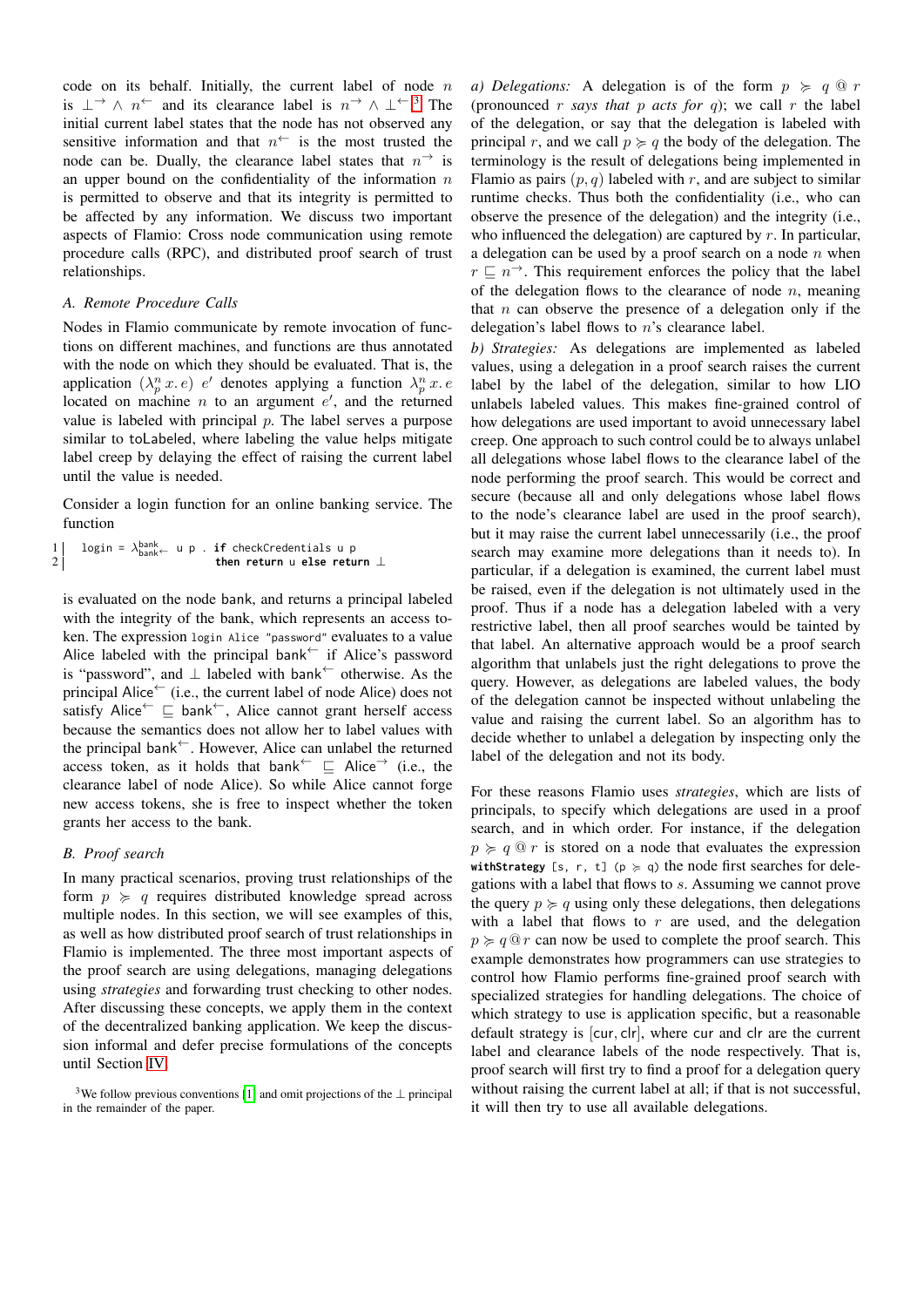<span id="page-4-1"></span>
$$
\begin{array}{c}\n1 \\
2 \\
2 \\
3 \\
4 \\
5\n\end{array}\n\quad\n\begin{array}{c}\n\text{transfer} = \lambda_{\perp}^{\text{bank}} \text{ tok } u_{\text{from } u_{\text{to}}} \text{ n. do} \\
\downarrow \text{ c- unlabel to} \\
\text{ with Strategy [bank} \rightarrow \wedge u_{\text{from}}^{\leftarrow}] \\
\text{ (if } u \succcurlyeq u_{\text{from } \text{then } \text{transfer}} \text{ # } u_{\text{from } u_{\text{to } n} \\
\text{ else return }())\n\end{array}
$$

Fig. 2: Secure transfer of n dollars from  $u_{\text{from}}$  to  $u_{\text{to}}$  using access token tok.

*c) Forwarding:* In Flamio, nodes can forward trust checks to other nodes that might have local information (i.e., delegations) about particular trust relationships. Forwarding queries is straightforward as a query  $p \geq q$  is simply a monadic expression returning a boolean, and such a query can be forwarded to other nodes in Flamio using remote procedure calls. A node  $n$  can forward trust checking to a node  $m$ only if n's current label flows to  $m \rightarrow$  (i.e., the clearance of m). This restriction ensures that m is allowed to learn about the information that caused  $n$  to initiate the query; a similar restriction is used to prevent the invocation of other remote procedure calls revealing information inappropriately. The following snippet demonstrates how a leak can be constructed if we did not perform the check:

$$
\begin{array}{ll}\n1 & (\lambda_{Alice \rightarrow -}^{\text{Alice}} - \text{ do } h \leftarrow \text{ unlabel aliceSecret} \\
2 & \text{if } h \text{ then } p \succcurlyeq q \text{ else return } \emptyset) \n\end{array}
$$

If aliceSecret is labeled with Alice<sup>→</sup>, the unlabel operation will raise the current label  $\ell_{\text{cur}}$  to  $\ell_{\text{cur}} \sqcup$  Alice<sup>→</sup> tracking the fact that the computation context contains information at level at most  $\ell_{\text{cur}} \sqcup$  Alice<sup>→</sup>. Upon forwarding the query  $p \succcurlyeq q$  to another node m, Alice reveals that aliceSecret contained a non-zero value. Checking that Alice's current label flows to  $m^{\rightarrow}$  ensures that the forwarding of the query occurs only if m is allowed to learn this information.

Returning to the secure banking application, consider the implementation of transfer in Figure [2,](#page-4-1) which transfers  $n$ dollars from user  $u_{\text{from}}$  to  $u_{\text{to}}$  using access token tok.

First, the access token tok acquired by login is unlabeled, revealing the identity of the caller. Then, a check is done to ensure that the caller can act on behalf of the user from which money is being transferred. For this example the bank requires the trust relationship to be observable by the bank, and having integrity of the principal from which the money is transferred, which is reflected in the strategy specifying that only delegations at level bank<sup>→</sup>  $\land$  u<sup>←</sup> or below (i.e., weaker confidentiality and stronger integrity) are used. Finally, a primitive function transfer $#$  performs the actual transfer of money, or if the trust relationship cannot be established, the function returns a unit value. Figure [3](#page-4-2) demonstrates how Bob can transfer money from Alice if she grants Bob the appropriate trust. First, Alice adds a delegation specifying that Bob can act on behalf of Alice and that this information has the integrity of Alice. Then, Bob performs an RPC to the login function, which returns an access token. Finally, he transfers

<span id="page-4-2"></span>

Fig. 3: Alice grants Bob access to perform transfers on her behalf.

50 dollars from Alice's account to his own account. Note that the use of the strategy  $[\text{bank}^{\rightarrow} \land \mathsf{u}_{\text{from}}^{\leftarrow}]$  in transfer ensures not only that the bank uses only delegations it is allowed to observe, but also that the bank does not use a delegation provided by an inappropriate principal such as Bob, as Bob cannot add a delegation labeled with the principal Alice<sup>←</sup> (unless Alice first delegates trust to Bob).

#### IV. A CALCULUS FOR FLAMIO

<span id="page-4-0"></span>This section introduces a formalization of the Flamio language. We first introduce the syntax and semantics of the language and afterward present the judgment for deriving trust between principals in the language. Finally, this section presents a standard type system for Flamio that guarantees basic type safety.

## *A. Syntax*

Figure [4](#page-5-0) shows the syntax of Flamio. The meta-variable  $v$ ranges over values, which include boolean literals, the unit value, runtime representations of principals, locations and variables, abstractions  $\lambda_{\tau \circledcirc p}^n x$ . e (which are parameterized over the node  $n$  on which to evaluate the expression  $e$ , and the principal  $p$  representing the label on the value returned from invoking the abstraction, and  $\tau$ : the type of e), and products. We will omit the type annotation on abstractions in examples. Finally, the language includes lists using nil and :: (pronounced *cons*) to express strategies.

Expressions are ranged over by the meta-variable  $e$  and include terms, applications, projections, elimination of booleans and lists, recursive functions, monadic expressions using return and  $\gg$  =, allocation, reading and writing of references. Following LIO, the language supports operations for labeling and unlabeling expressions, and the operation toLabeled for controlling label creep. The operations getLabel and getClearance returns the current label and clearance of the computational context respectively, and labelOf returns the label of a labeled value. The operation withScope  $e$  creates a new scope for delegations. The scoping for delegations have dynamic extent [\[18\]](#page-15-8), i.e., the delegations added during the evaluation of  $e$ are visible until evaluation of e finishes. However, unlike traditional dynamic scoping, the delegation is removed once the evaluation of  $e$  terminates. This helps ensure safe and correct use of delegations.

Strategies are introduced using the withStrategy  $e_{\text{strat}} e$ operation, which introduces a new strategy  $e_{\text{strat}}$  for the evaluation of e. Similar to the scoping of delegations, strategies have dynamic extent, and the current strategy can be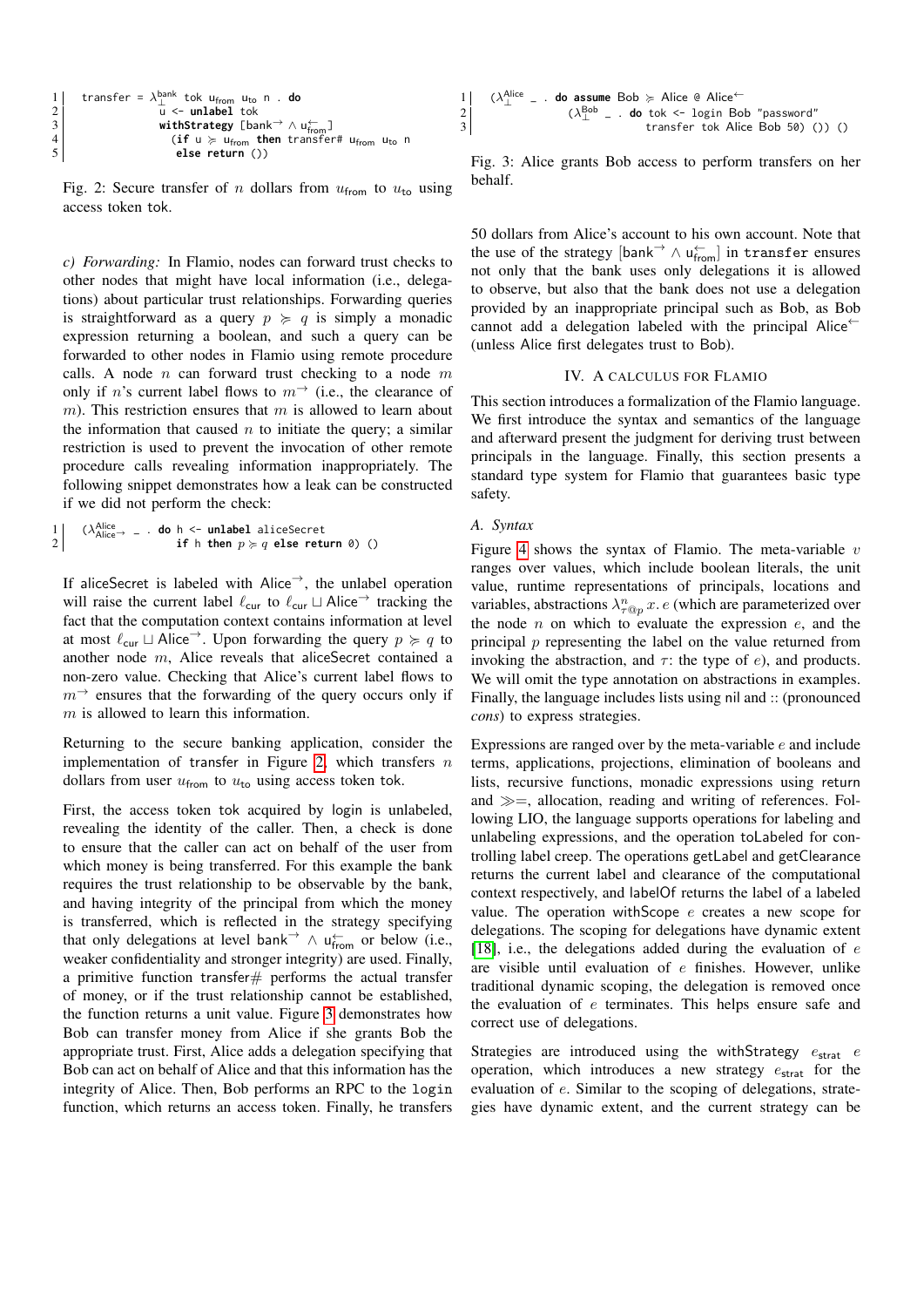<span id="page-5-0"></span> $v ::=$  true  $\mid$  false  $\mid$   $(\mid) \mid p \mid a \mid x \mid \lambda_{\tau @ p}^n$   $x.\,e \mid (e,e) \mid e :: e$ | nil  $\mid e \otimes p \mid (e)^{\text{LIO}}$  $e ::= v \mid e \mid e \mid \pi_i e \mid$  if  $e$  then  $e$  else  $e \mid$  case  $e$  of  $e \mid e \mid$  fix  $e$ | return  $e | e \gg = e |$  new  $e e | | e | e := e |$  label  $e e$ | unlabel  $e \mid$  toLabeled  $e \mid e \mid$  getLabel | getClearance | labelOf  $e$  | withScope  $e | e \succcurlyeq e |$  withStrategy  $e e$ | assume  $(e \succ e) \t@ e$  | getStrategy | wait $(\tau)$  $|\;\;$ toLabeled $_p\; q\; e\;|$  reset ${\sf Strategy}_{\overline{p}}(e)\;|$  reset ${\sf Score}_\Delta(e)$  $\tau ::=$  Bool | Unit  $|\tau \to \tau| [\tau] | \tau \times \tau|$  Principal | Labeled  $\tau$ 

| LIO  $\tau$  | Ref<sub>n</sub>  $\tau$ 



obtained using getStrategy. Finally, delegations can be added, and trust relationships can be queried. The shaded regions describe syntax that is not part of the surface language but rather constructs used during evaluation. We explain these constructs as we describe the evaluation rules for expressions in Section [IV-B.](#page-5-1)

Finally, types are ranged over by the meta-variable  $\tau$  and include standard types like the boolean type; the unit type; as well as function-, list- and product types. Non-standard types include the type of FLAM principals (Principal), the type of labeled values (Labeled  $\tau$ ), the type of LIO computations LIO  $\tau$ , as well as location-aware reference types Ref<sub>n</sub>  $\tau$  where location n refers to the node on which the reference is allocated.

### <span id="page-5-1"></span>*B. Semantics*

The semantics of Flamio is split into two judgments: local reduction rules, which evaluate an expression on a specific node; and global reduction rules, which perform remote procedure calls (RPCs) and returns. We first present the local reduction rules.

*a) Local semantics:* A structured operational semantics defines the local reduction rules with evaluation contexts [\[19\]](#page-15-9). We elide the definition of evaluation contexts, as this is mostly standard for a call-by-name calculus.

We further split the local reduction rules into two categories: pure reduction and monadic reduction. Pure reduction rules  $e \longrightarrow e'$  reduce expressions independently of the store and of which node is evaluating the expression. They are given in Figure [5.](#page-5-2) Pure reductions include injecting terms into monadic contexts, monadically binding terms, recursive applications, projecting pairs, eliminating booleans and lists and obtaining the label of a labeled value.

The remaining local reductions all depend either on the store or on the identity of the node that evaluates the expression. We denote these as *monadic reductions*.

<span id="page-5-2"></span>



Before introducing the monadic small-step local reduction, we introduce the remaining necessary concepts: first, a store  $\phi$ : Loc  $\rightarrow$  v is a partial mapping from locations to terms, and we write the empty store as  $\varnothing$ . A local configuration is a pair  $\langle \phi | \overline{e} \rangle$  consisting of a store  $\phi$  and a stack of expressions  $\overline{e}$ . We use stacks of expressions to handle incoming remote procedure calls which "interrupts" the current computation to evaluate the RPC, and write the empty stack of expressions as •. A global environment  $\Sigma : \mathcal{N} \to \sigma$  is a mapping from names to local environments  $\sigma$ . A local environment (lbl,  $\Delta$ , strat) contains the current label (lbl), the set of delegations local to the node  $(\Delta)$  and the current strategy of the node (strat). We use record notation for these and write  $\sigma$ .lbl,  $\sigma.\Delta$  and  $\sigma$ .strat respectively. We let  $\varnothing$  denote the initial global environment satisfying  $\varnothing(n) = (\perp \rightarrow \wedge n^{\leftarrow}, \text{nil}, \text{nil})$ . That is, the initial global environment maps each name  $n$  to an initial local environment with a current label  $\perp^{\rightarrow} \wedge n^{\leftarrow}$ , the empty list of delegations and the empty strategy.

The monadic small-step relation is defined by the judgment  $n; \Sigma \vdash \langle \phi \mid e \rangle \longrightarrow \langle \phi' \mid e' \rangle : \sigma$  and is read as "the global environment is  $\Sigma$  and node *n* performs a single reduction and updates its local environment to  $\sigma$ ". Figure [6](#page-6-0) and [7](#page-7-1) show the local monadic reduction rules. Many of the rules verify some trust relationship between principals, written  $n; \Sigma \vdash p \succcurlyeq q : \ell$ and is read as "node  $n$  proves that  $p$  acts for  $q$  using delegations labeled up to  $\ell$ ". We discuss this judgment in Section [IV-C.](#page-7-0)

Rule E-LIFT-PURE lifts pure reductions to monadic reductions. Only the expression at the top of the expression stack can reduce. Rule E-APP applies a function to an argument and labels the resulting value with the given principal  $p$ . Labeling the result of function applications allows us to combine local function application and RPC into the same typing rule, which simplifies the calculus and its proofs. However, it is straightforward to have different syntactic constructions for local and remote function application.

Rules E-NEW, E-READ, E-WRITE, E-LABEL and E-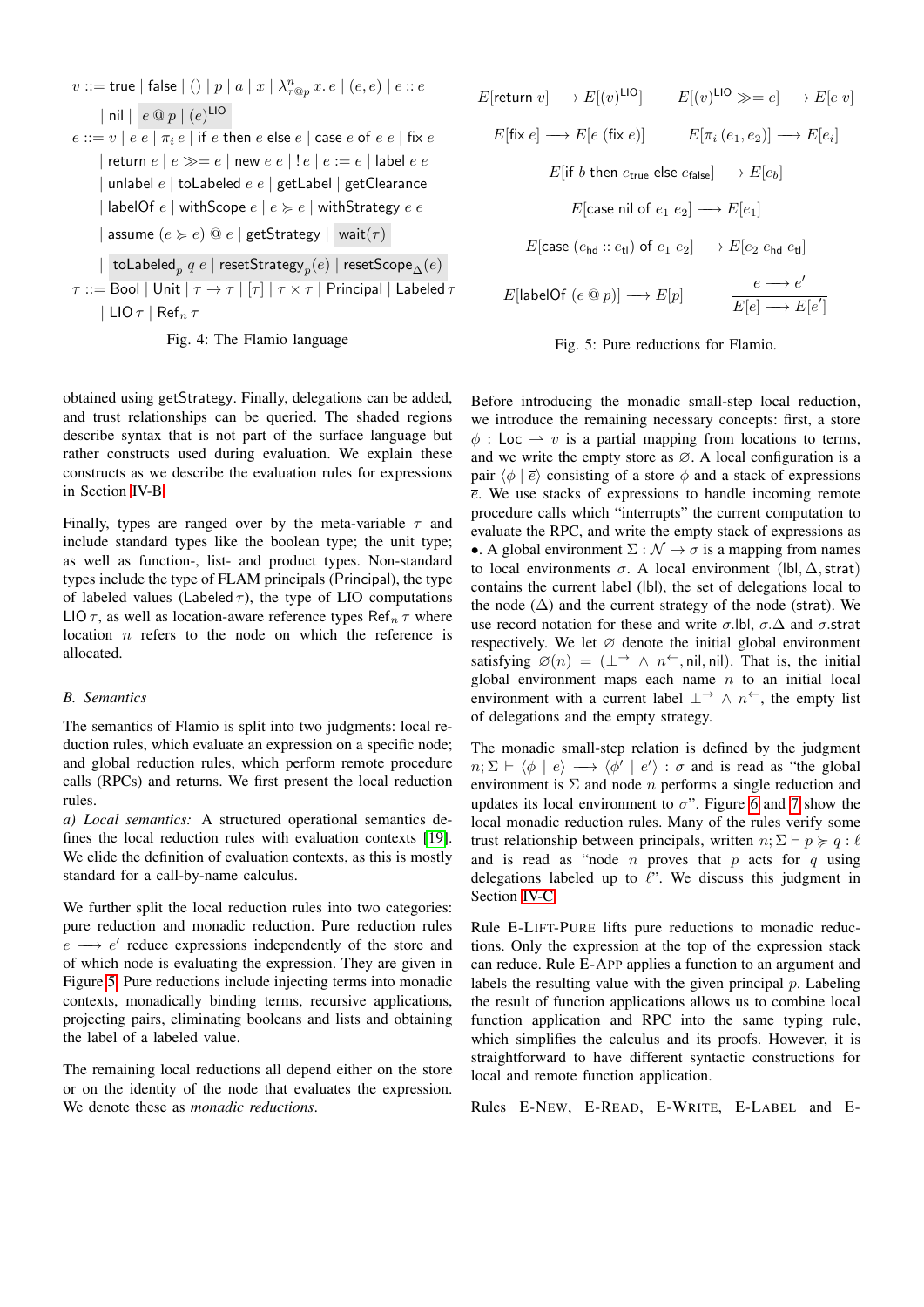UNLABEL are all equivalent to the ones presented in LIO [\[9\]](#page-15-1), but now also take into account the possible informationflows arising via deriving trust relationships [\[1\]](#page-14-1). Rule E-TOLABELED-1 saves the current label  $\Sigma(n)$ .lbl, and evaluates e using the E-CTX rule. Once e has evaluated to a value E-TOLABELED-2 restores the current label and labels the value with the given label  $q$ . This presentation of toLabeled is different from the original formulation of LIO [\[9\]](#page-15-1) and avoids interleaving small-step and big-step operations.

Rules E-ACTS-FOR-TRUE and E-ACTS-FOR-FALSE query the trust relationship between two given principals using the trust judgment, which we explain in Section [IV-C.](#page-7-0) The result depends on which delegations are in scope, and on the current strategy. A new scope for delegations is created using E-WITH-SCOPE which evaluates an expression  $e$  in a new scope, and once e has reduced to a value, rule E-RESET-SCOPE eliminates the scope. Similarly, rule E-WITH-STRATEGY introduces a new strategy and evaluates an expression in the scope of the new strategy. Once the expression has reduced to a value, rule E-RESET-STRATEGY resets the strategy back to its previous value. Finally, E-ASSUME adds a new delegation. The rule uses the operator  $\nabla$  defined in Section [II](#page-1-0) to ensure that the computational context has sufficient integrity to delegate trust on behalf of  $q$ .

Figure [8](#page-7-2) demonstrates the usefulness of delegation scoping with dynamic extent: On line 2, Alice invokes a function on Bob's node that, on line 5, grants another function (given as an argument) the authority to read Bob's confidential information. In addition, on line 9, Bob enforces the policy that the function is only called once. Due to the use of withScope on line 4, the additional authority is given only to the function passed as an argument and only when it is invoked at that point. Any other function cannot read Bob's confidential information.

*b) Global semantics:* A global configuration is a triple  $[\overline{n}, \Sigma, S]$  consisting of a stack of nodes  $\overline{n} \in \mathcal{N}^*$  representing<br>the BBC call stack a global environment  $\Sigma$  and a manning S the RPC call-stack, a global environment  $\Sigma$ , and a mapping S from nodes to local configurations. Figure [9](#page-7-3) presents the reduction rules for global configurations. Rule G-STEP-LOCAL lifts a local reduction to a global reduction, and rules G-STEP-APP and G-STEP-RET handle remote procedure calls and returns respectively. When node  $n$  sends an RPC to node  $m$ , we call  $n$  the source node and  $m$  the target node. The global reduction rule is written as  $(\overline{n}, \Sigma, S) \implies (\overline{n}', \Sigma', S')$  and can<br>be read as "the first node in  $\overline{n}$  undetes the environment  $\Sigma$  to be read as "the first node in  $\overline{n}$  updates the environment  $\Sigma$  to  $\Sigma'$ , updates the local configurations S to S', and modifies the call-stack to  $\overline{n}$ ". We write the reflexive, transitive closure of  $\implies$  as  $\implies^*$ .

We now explain how to express RPC. Rule G-STEP-APP transfers control to the target node, and the computation is wrapped in a toLabeled construct at the top of the execution stack on the target node to prevent the evaluation of the expression from raising the current label. The rule ensures that m's new current label  $\ell_n \sqcup \ell_m$ , flows to m's clearance label  $m^{\rightarrow}$ . This check ensures that the clearance always upper

<span id="page-6-0"></span>E-LIFT-PURE  
\n
$$
e \rightarrow e'
$$
  
\n $\overline{n; \Sigma} \rightarrow \langle \phi | e \rangle \rightarrow \langle \phi | e' \rangle : \Sigma(n)$   
\nE-CTX  
\n $\overline{n; \Sigma} \rightarrow \langle \phi | e \rangle \rightarrow \langle \phi' | e' \rangle : \sigma$   
\n $\overline{n; \Sigma} \rightarrow \langle \phi | E[e] \rangle \rightarrow \langle \phi' | E[e'] \rangle : \sigma$   
\nE-GET-LABEL  
\n $\ell = \Sigma(n).1 \text{bl}$   
\n $\overline{n; \Sigma} \rightarrow \langle \phi | \text{ getLabel} \rangle \rightarrow \langle \phi | \text{ return } \ell \rangle : \Sigma(n)$   
\nE-GET-CLEARANCE  
\n $n; \Sigma \rightarrow \langle \phi | \text{ getClearance} \rangle \rightarrow \langle \phi | \text{ return } n \rightarrow \rangle : \Sigma(n)$   
\nE-APP  
\n $n; \Sigma \rightarrow \Sigma(n).1 \text{bl} \equiv p \equiv n \rightarrow : \ell$   
\n $e' = e_1[e_2/x] \gg \rightarrow \lambda_r^n x.x @ p$   
\n $n; \Sigma \rightarrow \Sigma(n).1 \text{bl} \cup \ell$   
\n $\overline{n; \Sigma} \rightarrow \langle \phi | (2 \text{bl}) \rightarrow \langle \phi | e' \rangle : \sigma$   
\nE-REW  
\n $a \notin \text{dom}(\phi)$   $n; \Sigma \rightarrow \Sigma(n).1 \text{bl} \rightarrow \ell$   
\n $n; \Sigma \rightarrow \langle \phi | (2 \text{bl}) \rightarrow \langle \phi | e' \rangle : \sigma$   
\nE-NEW  
\n $a \notin \text{dom}(\phi)$   $n; \Sigma \rightarrow \Sigma(n).1 \text{bl} \rightarrow \ell$   
\n $n; \Sigma \rightarrow \langle \phi | (2 \text{bl}) \rightarrow \langle \phi | e' \rangle : \sigma$   
\nE-NEW  
\n $a \notin \text{dom}(\phi)$   $n; \Sigma \rightarrow \Sigma(n).1 \text{bl} \rightarrow \ell$   
\n $n; \Sigma \rightarrow \langle \phi | \text{new } p e \rangle \rightarrow \langle \phi | e' \rangle : \sigma$   
\nE-READ  
\n $\phi(a) = e @ p$   $n; \Sigma \rightarrow \Sigma(n).1 \text{bl} \rightarrow \ell$   
\n $n; \Sigma \rightarrow \langle \phi |$ 

 $\mathbf{F}$ 

Fig. 6: Monadic reductions for Flamio.

bounds the current label. Finally, the evaluation on the source node is suspended using expression wait( $\tau$ ), which waits for a value of type  $\tau$ . Second, Rule G-STEP-RET returns control to a suspended source node when the top of the execution stack on the target node has reduced to a term.

Note that although computation is distributed, the semantics is deterministic: only one expression is reducible at any point. Determinism excludes internal timing leaks and other attacks usually found in concurrent systems [\[20\]](#page-15-10), [\[21\]](#page-15-11), while still allowing multiple nodes to share computation.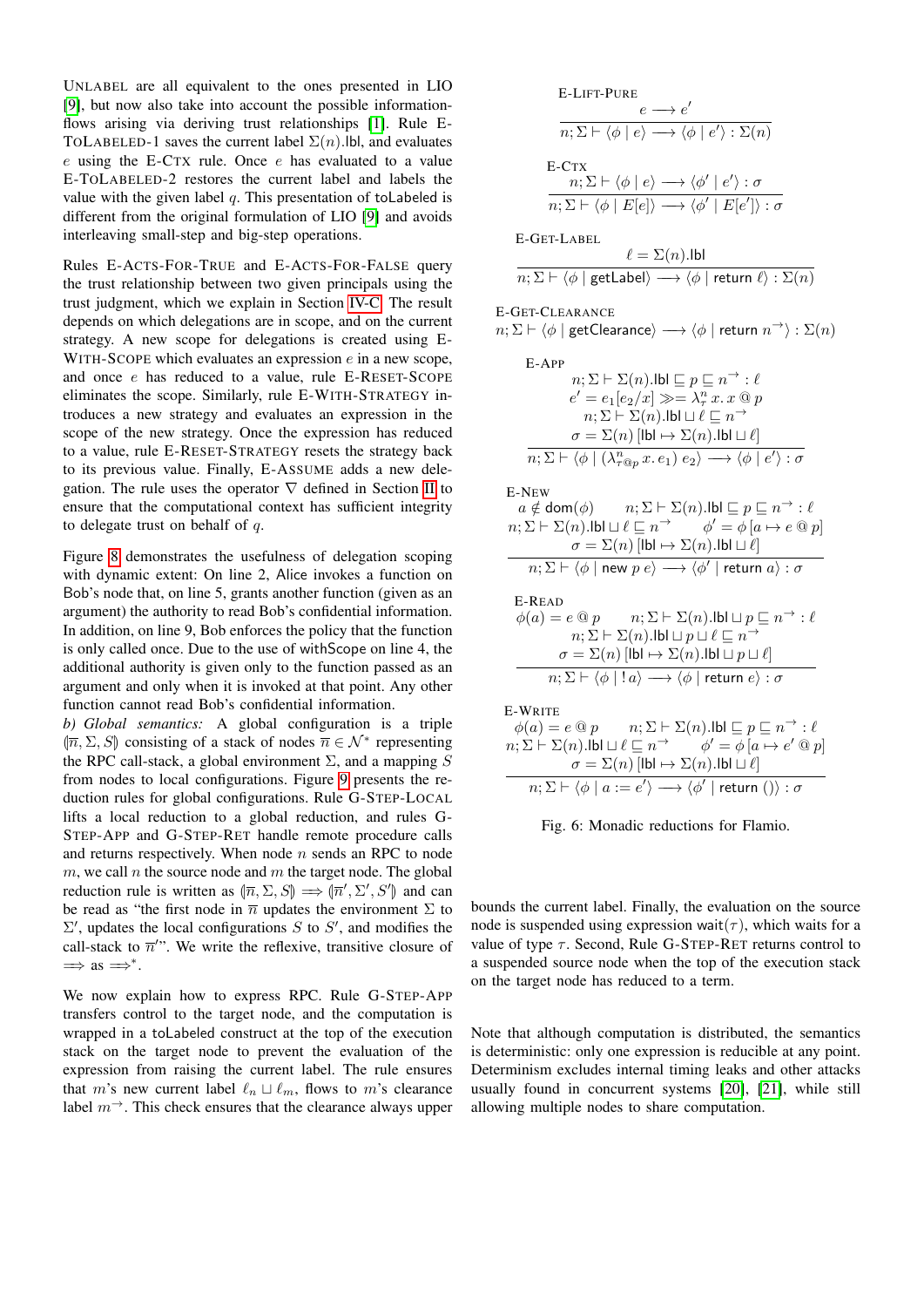<span id="page-7-1"></span>E-LABEL n; Σ ` Σ(n).lbl v p v n <sup>→</sup> : ` n; Σ ` Σ(n).lbl t ` v n → σ = Σ(n) [Σ(n).lbl 7→ Σ(n).lbl t `] n; Σ ` hφ | label p ei −−→ hφ | return (e @ p)i : σ E-UNLABEL n; Σ ` Σ(n).lbl t p v n <sup>→</sup> : ` n; Σ ` Σ(n).lbl t p t ` v n → σ = Σ(n) [lbl 7→ Σ(n).lbl t p t `] n; Σ ` hφ | unlabel (e @ p)i −−→ hφ | return ei : σ E-TOLABELED-1 q = Σ(n).lbl e <sup>0</sup> = toLabeled<sup>q</sup> p e n; Σ ` hφ | toLabeled p ei −−→ hφ | e 0 i : Σ(n) E-TOLABELED-2 σ = Σ(n) [lbl 7→ p] n; Σ ` hφ | toLabeled<sup>p</sup> q vi −−→ hφ | label q vi : σ E-ACTS-FOR-TRUE n; Σ ` p < q : ` n; Σ ` Σ(n).lbl t ` v n → σ = Σ(n) [lbl 7→ Σ(n).lbl t `] n; Σ ` hφ | p < qi −−→ hφ | return truei : σ E-ACTS-FOR-FALSE n; Σ ` p < q : fail ` = n <sup>→</sup> u G s∈Σ(n).strat s σ = Σ(n) [lbl 7→ Σ(n).lbl t `] n; Σ ` hφ | p < qi −−→ hφ | return falsei : σ E-WITH-SCOPE e <sup>0</sup> = resetScopeΣ(n).∆(e) n; Σ ` hφ | withScope ei −−→ hφ | e 0 i : Σ(n) E-RESET-SCOPE σ = Σ(n) [∆ 7→ ∆<sup>0</sup> ] n; Σ ` hφ | resetScope∆<sup>0</sup> (v)i −−→ hφ | vi : σ E-WITH-STRATEGY e <sup>0</sup> = resetStrategyΣ.strat(e) σ = Σ(n) [strat 7→ ~p] n; Σ ` hφ | withStrategy ~p ei −−→ hφ | e 0 i : σ E-RESET-STRATEGY σ = Σ(n) [strat 7→ ~p] n; Σ ` hφ | resetStrategy~p (v)i −−→ hφ | vi : σ n; Σ ` Σ(n).lbl v r : `<sup>1</sup> n; Σ ` Σ(n).lbl < ∇(q) : `<sup>2</sup> n; Σ ` Σ(n).lbl t `<sup>1</sup> t `<sup>2</sup> v n →

 $E-A$ 

 $\sigma = \Sigma(n) \left[ \Delta \mapsto (p, q) \ @~r :: \Sigma . \Delta), \textsf{lbl} \mapsto \Sigma(n). \textsf{lbl} \sqcup \ell_1 \sqcup \ell_2 \right]$  $n; \Sigma \vdash \langle \phi \mid \text{assume } (p \succcurlyeq q) \ @ \ r \rangle \longrightarrow \langle \phi \mid \text{return } () \rangle : \sigma$ 

Fig. 7: Monadic reductions for Flamio (cont).

<span id="page-7-2"></span>

| 1  | $(\lambda_1^{\text{Alice}} - \cdot [\dots]$ |   |
|----|---------------------------------------------|---|
| 2  | 1                                           | 1 |
| 3  | 2                                           |   |
| 4  | 2                                           |   |
| 5  | 2                                           |   |
| 6  | 3                                           |   |
| 7  | 4                                           |   |
| 8  | 5                                           |   |
| 9  | 6                                           |   |
| 10 | 6                                           |   |
| 11 | 1                                           |   |
| 12 | 6                                           |   |
| 13 | 1                                           |   |
| 14 | 1                                           |   |
| 15 | 1                                           |   |
| 16 | 1                                           |   |
| 17 | 1                                           |   |
| 18 | 1                                           |   |
| 19 | 1                                           |   |
| 10 | 1                                           |   |
| 11 | 1                                           |   |

Fig. 8: Bob grants a function, supplied by Alice, authority to read Bob's confidential information once.

<span id="page-7-3"></span>G-STEP-LOCAL  
\n
$$
n; \Sigma \vdash S(n) \longrightarrow s : \sigma
$$
\n
$$
\overline{\langle n \cdot \overline{n}, \Sigma, S \rangle} \Longrightarrow \langle n \cdot \overline{n}, \Sigma [n \mapsto \sigma], S [n \mapsto s] \rangle
$$
\nG-STEP-APP  
\n
$$
\ell_n = \Sigma(n). \text{lbl} \qquad \ell_m = \Sigma(m). \text{lbl} \qquad S(m) = \langle \phi_m \mid \overline{e_m} \rangle
$$
\n
$$
m; \Sigma \vdash \ell_n \sqcup \ell_m \sqsubseteq m \qquad S(n) = \langle \phi_n \mid E[(\lambda_{T \otimes p}^m x \cdot e_n) \ e'_n]
$$

$$
\begin{array}{ll} m; \Sigma \vdash \ell_n \sqcup \ell_m \sqsubseteq m^\rightarrow & S(n) = \langle \phi_n \mid E[(\lambda_{\tau \textcircled{op}}^m x. \, e_n) \; e_n'] \rangle \\ s_n' = \langle \phi_n \mid E[\text{wait}(\tau)] \rangle & \sigma_m' = \Sigma(m) \left[ \text{lbl} \mapsto \ell_n \sqcup \ell_m \right] \\ s_m' = \langle \phi_m \mid (\text{tolabeled}_{\ell_m} \; p \; (e_n[e_n'/x])) ; \overline{e_m} \rangle \\ \overline{[n \cdot \overline{n}, \Sigma, S]} \Longrightarrow \overline{[m \cdot n \cdot \overline{n}, \Sigma} \left[ m \mapsto \sigma_m' \right], S \left[ n \mapsto s_n', m \mapsto s_m' \right] \rangle \end{array}
$$

G-STEP-RET  
\n
$$
S(n) = \langle \phi_n | E[\text{wait}(\tau)] \rangle
$$
\n
$$
S(m) = \langle \phi_m | v; \overline{e_m} \rangle
$$
\n
$$
s'_n = \langle \phi_n | E[v] \rangle
$$
\n
$$
s'_m = \langle \phi_m | \overline{e_m} \rangle
$$
\n
$$
\langle [m \cdot n \cdot \overline{n}, \Sigma, S] \implies [n \cdot \overline{n}, \Sigma, S [n \mapsto s'_n, m \mapsto s'_m] \rangle
$$

Fig. 9: Semantics of global steps

# <span id="page-7-0"></span>*C. Deriving trust relationship in Flamio*

Flamio allows, in the style of FLAM, the trust relationship between principals to be changed and queried dynamically throughout the evaluation of a program. We show how the ideas from FLAM on how to provide guarantees of confidentiality and integrity can be incorporated into the floating-label model of LIO.

Rule ACTS-FOR in Figure [10](#page-7-4) formalizes the top-level judg-

<span id="page-7-4"></span>

|                                                                                   | ACTS-FOR-CONS-2                                                                                 |
|-----------------------------------------------------------------------------------|-------------------------------------------------------------------------------------------------|
| ACTS-FOR-CONS-1                                                                   | $\mathcal{H}; n; \Sigma \vdash_{s\Box n\Box p} p \succcurlyeq q$ : fail                         |
| $\mathcal{H}; n; \Sigma \vdash_{\mathsf{s} \sqcap n} p \succcurlyeq q : \ell$     | $\mathcal{H}; n; \Sigma \vdash_{\sf ss} p \succcurlyeq q : \ell^?$                              |
| $\mathcal{H}; n; \Sigma \vdash_{\mathsf{s}::\mathsf{ss}} p \succcurlyeq q : \ell$ | $\mathcal{H}; n; \Sigma \vdash_{\mathsf{s}::\mathsf{ss}} p \succcurlyeq q : \ell^{\mathcal{C}}$ |
|                                                                                   | ACTS-FOR                                                                                        |
| ACTS-FOR-NIL                                                                      | $ss = \Sigma(n)$ .strat                                                                         |
|                                                                                   | $\mathcal{H}; n; \Sigma \vdash_{\mathsf{ss}} p \succcurlyeq q : \ell$                           |
| $C\vdash_{\mathsf{nil}} p\succcurlyeq q:$ fail                                    | $\mathcal{H}: n: \Sigma \vdash p \succcurlyeq q: \ell$                                          |

Fig. 10: Top-level judgment for proving authorization queries in Flamio. The meta-variable C abbreviates  $\mathcal{H}; n; \Sigma$ .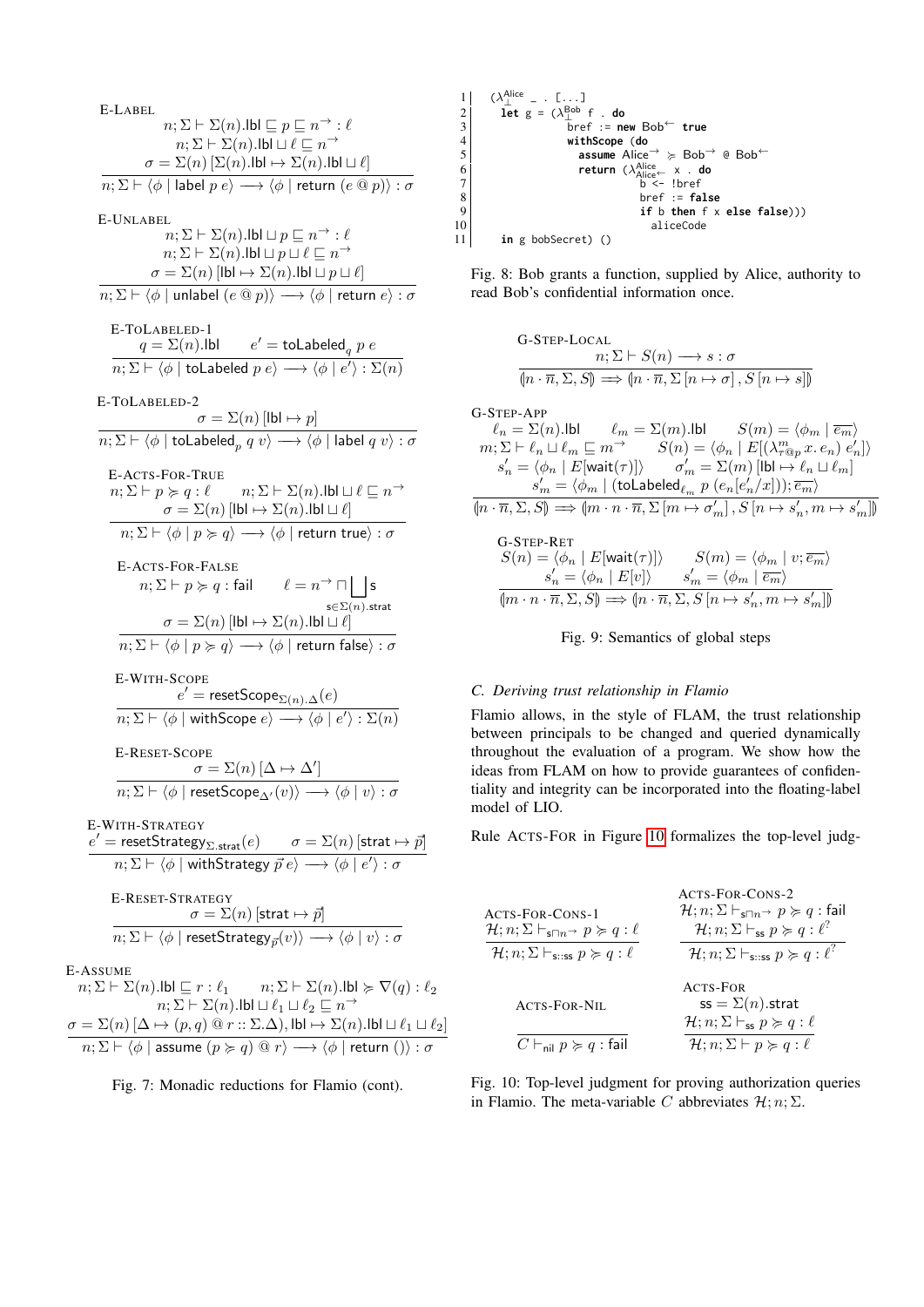<span id="page-8-0"></span>

| <b>BOT</b><br>$C\vdash_{\mathsf{s}} p \succcurlyeq \bot : \bot$                                                                                                                         | <b>TOP</b><br>$C\vdash_{\mathsf{s}} \top \succcurlyeq p:\bot^{\sqsubseteq}$                                    |          | Refl<br>$C\vdash_{\mathsf{s}} p\succcurlyeq p:\bot^{\mathsf{F}}$                                                                                                                                                                                                                                                                               |
|-----------------------------------------------------------------------------------------------------------------------------------------------------------------------------------------|----------------------------------------------------------------------------------------------------------------|----------|------------------------------------------------------------------------------------------------------------------------------------------------------------------------------------------------------------------------------------------------------------------------------------------------------------------------------------------------|
| <b>ASSUMP</b><br>$(p \succcurlyeq q) \in \mathcal{H}$<br>$C\vdash_s p\succcurlyeq q:\bot^{\sqsubseteq}$                                                                                 | PROJ<br>$C\vdash_{\mathsf{s}} p\succcurlyeq q:\ell$<br>$C\vdash_{\mathsf{s}} p^{\pi}\succcurlyeq q^{\pi}:\ell$ |          | PROJR<br>$C\vdash_{\mathsf{s}} p\succcurlyeq p^{\pi}:\bot^{\mathsf{c}}$                                                                                                                                                                                                                                                                        |
| $OWN-1$<br>$C\vdash_{\mathsf{s}} o \succcurlyeq o' : \ell_1$<br>$C\vdash_{\mathsf{s}} p\succcurlyeq p':\ell_2$<br>$C\vdash_{\mathsf{s}} o: p \succcurlyeq o': p': \ell_1 \sqcup \ell_2$ |                                                                                                                | $OWN-2$  | $C\vdash_{\mathsf{s}} o \succcurlyeq o' : \ell_1$<br>$C\vdash_{\mathsf{s}} p\succcurlyeq o':p':\ell_2$<br>$C\vdash_{\mathsf{s}} o: p \succcurlyeq o': p': \ell_1 \sqcup \ell_2$                                                                                                                                                                |
| CONJ-L<br>$j \in \{1,2\}$<br>$C\vdash_{\mathsf{s}} p_i \succcurlyeq p:\ell$<br>$C\vdash_{\mathbf{s}} p_1 \wedge p_2 \succcurlyeq p:\ell$                                                |                                                                                                                | $Conv-R$ | $C\vdash_{\mathsf{s}} p \succcurlyeq p_1:\ell_1$<br>$C\vdash_{\mathsf{s}} p \succcurlyeq p_2:\ell_2$<br>$C\vdash_{\mathbf{s}} p \succcurlyeq p_1 \wedge p_2 : \ell_1 \sqcup \ell_2$                                                                                                                                                            |
| $DisJ-L$<br>$C\vdash_{\mathsf{s}} p_1 \succcurlyeq p:\ell_1$<br>$C\vdash_{\mathsf{s}} p_2 \succcurlyeq p:\ell_2$<br>$C\vdash_{\mathsf{s}} p_1\vee p_2\succcurlyeq p:\ell_1\sqcup\ell_2$ |                                                                                                                | $DisJ-R$ | $j \in \{1,2\}$<br>$C\vdash_{\mathsf{s}} p \succcurlyeq p_j : \ell$<br>$C\vdash_{\mathsf{s}} p \succcurlyeq p_1 \vee p_2 : \ell$                                                                                                                                                                                                               |
|                                                                                                                                                                                         |                                                                                                                | Del.     |                                                                                                                                                                                                                                                                                                                                                |
| Trans<br>$C\vdash_{\mathsf{s}} p\succcurlyeq q:\ell_1$<br>$C\vdash_{\mathsf{s}} q \succcurlyeq r:\ell_2$<br>$C\vdash_s p\succcurlyeq r:\ell_1\sqcup\ell_2$                              |                                                                                                                |          | $p \succcurlyeq q \circledcirc \ell \in \Sigma(n) . \Delta$<br>$\mathcal{H}, p \succcurlyeq q; n; \Sigma \vdash_{\mathsf{s}} \ell \sqsubseteq \mathsf{s} : \ell'$<br>$\mathcal{H}, p \succcurlyeq q; n; \Sigma \vdash_{\mathsf{s}} \ell' \sqsubseteq \mathsf{s}: \bot$<br>$\mathcal{H}; n; \Sigma \vdash_{\mathsf{s}} p \succcurlyeq q : \ell$ |
| <b>FWD</b><br>$\ell_m = \Sigma(m)$ .lbl $\mathcal{H}; n; \Sigma \vdash_{\mathsf{s}} \ell_n \sqcup \ell_m \sqsubseteq m^{\rightarrow} : \ell_1$                                          | $\mathcal{H}; m; \Sigma \left[ m \mapsto \sigma_m \right] \vdash_{\mathsf{s}} p \succcurlyeq q : \ell_2$       |          | $\ell_n = \Sigma(n)$ .lbl $\sigma_m = \Sigma(m)$ [lbl $\mapsto \ell_n \sqcup \ell_m$ ]                                                                                                                                                                                                                                                         |
|                                                                                                                                                                                         | $\mathcal{H}; n; \Sigma \vdash_{\mathbf{s}} p \succcurlyeq q : \ell_1 \sqcup \ell_2$                           |          |                                                                                                                                                                                                                                                                                                                                                |

Fig. 11: Acts for judgment of Flamio. The meta-variable C abbreviates  $\mathcal{H}; n; \Sigma.$ 

ment for deriving trust, which iterates through the strategy principals in the current strategy and attempts to prove the trust relationship at each strategy principal in the list. We write  $\ell^?$  to mean either a label  $\ell$ , or a failure value fail meaning that the trust relationship could not be established. Rule ACTS-FOR-CONS-1 states that, if we can prove the trust relationship limiting our use of delegations to those bounded above by strategy principal s then the query succeeds. Rule ACTS-FOR-CONS-2 states that, if we cannot prove the trust relationship using delegations bounded above by strategy principal s ( $C \vdash_{s\Box n} p \succcurlyeq q$ : fail), then the search continues with the tail ss of the strategy. In both rules the strategy principal s is attenuated with the clearance of the node  $(n^{\rightarrow})$ to ensure that the node does not attempt to use delegations above its clearance label. Finally, in Rule ACTS-FOR-NIL, if we have tried all strategy principals and have not proved the trust relationship, when the proof search fails.

Figure [11](#page-8-0) shows how the judgment  $\mathcal{H}; n; \Sigma \vdash_s p \succcurlyeq q : \ell$ derives trust relationships between principals using the strategy principal s. The judgment means that node  $n$  proves that that q trusts p in the global environment  $\Sigma$  using delegations with labels that are upper bounded by  $\ell$ , and assuming that r acts for s for all  $(r, s) \in H$ . We call H the assumptions of the query, and write  $r \geq s$  for the assumption  $(r, s)$ . We write  $n; \Sigma \vdash_s p \succcurlyeq q : \ell$  to mean  $\emptyset; n; \Sigma \vdash_s p \succcurlyeq q : \ell$ . That is, the judgment holds with no assumptions. We also write  $\mathcal{H}; n; \Sigma \vdash_{\mathsf{s}} p \succcurlyeq q$  to mean  $\exists \ell : \mathcal{H}; n; \Sigma \vdash_{\mathsf{s}} p \succcurlyeq q : \ell$ . Finally, guided by [\(1\)](#page-1-3) we write  $\mathcal{H}; n; \Sigma \vdash_s p \sqsubseteq q : \ell$  to mean  $\mathcal{H}; n; \Sigma \vdash_s q \rightarrow \wedge p \leftarrow \succcurlyeq p \rightarrow \wedge q \leftarrow : \ell$  and use similar abbreviations as above.

Many rules translate directly from FLAM, except for using delegations and querying remote nodes for trust relationships. This discrepancy is because the upper bound on the label of usable delegations in FLAM is given as "input" to the judgment, while in Flamio the upper bound is an "output" of the judgment.[4](#page-8-1) This relieves the programmer from having to manually annotate trust queries (and operations that perform trust queries) with explicit upper bounds for delegation labels.

Rule ASSUMP states that any assumptions can be used to derive trust without raising the current label any further. This use of assumptions is an instance of a checked endorsement [\[23\]](#page-15-12), [\[24\]](#page-15-13), and is discussed later in this section. Rules OWN-1 and OWN-2 derives trust between ownership projections. First, OWN-1 shows that trust between principals imply trust between owned principals, and OWN-2 states that, if an ownership projection  $o'$ :  $p'$  trusts a principal p and owner  $o'$ trusts o then another ownership principal  $o: p$  also trusts  $o': p'.$ Rule FWD expresses how a node  $n$  can query another node  $m$ for a trust relationship, but only if  $n$  allows the information that caused *n* to contact *m* to be learned by *m* (i.e.,  $\ell_n \sqsubseteq m \rightarrow$ , which is implied by the premise  $\ell_n \sqcup \ell_m \sqsubseteq m^{\rightarrow}$ ). Furthermore, when forwarding a query, node  $m$  must raise its current label to  $\ell_n \sqcup \ell_m$  to propagate the sensitivity of the computational context of node  $n$ . Finally, when node  $n$  forwards the query to m, the strategy principal used by n is also used by m as otherwise, local reasoning about trust relationship queries would be impossible without knowing the strategies of every node in the system.

Finally, rule DEL expresses how delegations are used to derive trust. First, a delegation that proves the trust relationship must be present ( $p \ge q \subseteq \ell \in \Sigma(n)$ . $\Delta$ ), then, the label on the delegation must flow to the strategy principal s that is currently bounding how much the current label can be raised  $(\mathcal{H}, p \geq q; n; \Sigma \vdash \ell \sqsubseteq s : \ell')$ . However, the fact that  $\ell$  is bounded by s could also be used to leak information, so  $\ell'$ should also be bounded by s. This checking could potentially continue ad infinitum, so we apply a pragmatic approach and

<span id="page-8-1"></span><sup>4</sup>That the upper bound on the delegation labels is an "input" to the judgment can be seen in the  $F\lambda$  calculus [\[22\]](#page-15-14) where delegation labels appear in the surface syntax of expressions.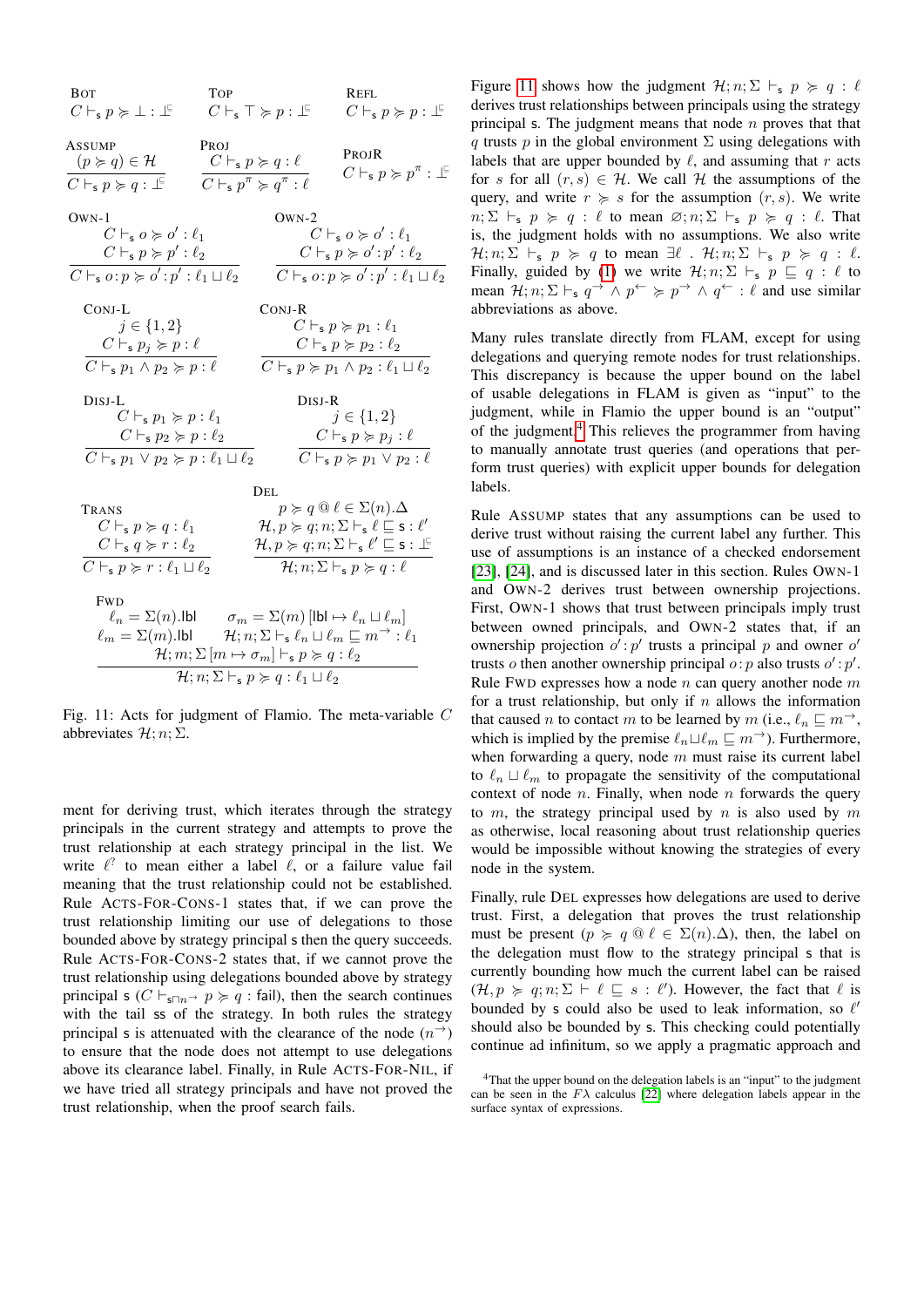require this check not to use any delegations labeled higher than  $\mathbb{F}$ . Section [VI](#page-12-0) motivates this decision, which shows several interesting examples that can all be implemented using this simplified checking mechanism.

When checking if a delegation can be used in the rule DEL, the assumptions  $H$  is extended to include the trust relationship that is being checked. This usage of assumptions is a form of checked endorsement which was also noted to be a useful extension to the Jif programming language [\[23\]](#page-15-12). To see the effect of this style of reasoning, consider the query  $n; \Sigma \vdash p \sqsubseteq q : \ell$  where  $\Sigma(n) = (n^{\leftarrow}, \Delta, [q])$  and  $\Delta = \{ (q \rightarrow \wedge p \leftarrow \geq p \rightarrow \wedge q \leftarrow) \text{ or } p \}.$  This query is equivalent to  $n; \Sigma \vdash q \rightarrow \wedge p \leftarrow \succcurlyeq p \rightarrow \wedge q \leftarrow : \ell$ , so applying DEL the goal reduces to proving  $p \sqsubseteq q; n; \Sigma \vdash p \sqsubseteq q : \ell'$  for some  $\ell'$ , which (ignoring the assumption) is the exact same query we started out with! However, we now have the assumption  $p \sqsubseteq q$ , and the goal follows by applying ASSUMP. If no assumption was added when checking that the label on the delegation  $p \sqsubseteq q \textcircled{q} p$ flows to the strategy principal  $q$ , this trust relationship could not be proven in any finite derivation. While this situation might appear artificial, Section [VI](#page-12-0) presents a use case where this problem arises naturally.

For technical reasons we assume that the delegation  $p \succcurlyeq q \, \textcircled{e} \, \ell$ in  $\Sigma(n)$ . $\Delta$  is picked in some deterministic way (e.g., it is the *first* delegation in  $\Sigma(n)$ .  $\Delta$  that satisfies the other premises).

We end this section with an example of a query that morally should hold, but which cannot be justified using our pragmatic trust judgment. Given the following four delegation sets:

$$
\Delta_1 = \{a \succcurlyeq b \text{ or } \text{if } a \in B \text{ or } a \in B \text{ or } a \in B \text{ or } a \in B \text{ or } a \in B \text{ or } a \in B \text{ or } a \in B \text{ or } a \in B \text{ or } a \in B \text{ or } a \in B \text{ or } a \in B \text{ or } a \in B \text{ or } a \in B \text{ or } a \in B \text{ or } a \in B \text{ or } a \in B \text{ or } a \in B \text{ or } a \in B \text{ or } a \in B \text{ or } a \in B \text{ or } a \in B \text{ or } a \in B \text{ or } a \in B \text{ or } a \in B \text{ or } a \in B \text{ or } a \in B \text{ or } a \in B \text{ or } a \in B \text{ or } a \in B \text{ or } a \in B \text{ or } a \in B \text{ or } a \in B \text{ or } a \in B \text{ or } a \in B \text{ or } a \in B \text{ or } a \in B \text{ or } a \in B \text{ or } a \in B \text{ or } a \in B \text{ or } a \in B \text{ or } a \in B \text{ or } a \in B \text{ or } a \in B \text{ or } a \in B \text{ or } a \in B \text{ or } a \in B \text{ or } a \in B \text{ or } a \in B \text{ or } a \in B \text{ or } a \in B \text{ or } a \in B \text{ or } a \in B \text{ or } a \in B \text{ or } a \in B \text{ or } a \in B \text{ or } a \in B \text{ or } a \in B \text{ or } a \in B \text{ or } a \in B \text{ or } a \in B \text{ or } a \in B \text{ or } a \in B \text{ or } a \in B \text{ or } a \in B \text{ or } a \in B \text{ or } a \in B \text{ or } a \in B \text{ or } a \in B \text{ or } a \in B \text{ or } a \in B \text{ or } a \in B \text{ or } a \in B \text{ or } a \in B \text{ or } a \in B \text{ or } a \in B \text{ or } a \in B \text{ or } a \in B \text{ or } a \in B \text{ or } a \in B \text{ or } a \in B \text{ or } a \in B \text{ or } a \in B \text{
$$

and the environments  $\Sigma_i(n) = (n^{\leftarrow}, \Delta_i, [\ell])$ , the query  $n; \Sigma \vdash a \succcurlyeq b : \ell$  holds for  $i \in \{1, 2, 3\}$ , but does not hold for  $i = 4$ . To see why, consider proving the query using DEL. We must prove that

$$
a \succcurlyeq b \t\t0 \t\t c \in \Delta_4 \t\t(4)
$$

$$
\{a \succcurlyeq b\}; n; \Sigma_4 \vdash_{\ell} c \sqsubseteq \ell : d \tag{5}
$$

$$
\{a \succcurlyeq b\}; n; \Sigma_4 \vdash_{\ell} d \sqsubseteq \ell : \bot^{\sqsubseteq} \tag{6}
$$

Condition [\(4\)](#page-9-1) holds by definition of  $\Delta_4$ , and [\(5\)](#page-9-2) holds by applying DEL. But [\(6\)](#page-9-3) does not hold: we can only show  ${a \succ b}; n; \Sigma_4 \vdash d \sqsubseteq \ell : e \text{ and } {a \succ b}; n; \Sigma_4 \vdash e \sqsubseteq \ell : \bot^c,$ but this does not imply [\(6\)](#page-9-3). That is, Flamio cannot prove that the label on the information "the label on the required delegation flows to the current strategy principal" is  $\bot$ . We have not found a realistic scenario where this presents a problem, and we leave lifting this restriction as future work.

#### *D. A type system for Flamio.*

Since Flamio controls information-flows via dynamic checks, the type system for Flamio is straightforward. We write  $n; \Gamma \vdash e : \tau$  when expression e can be given type  $\tau$  in a global type environment  $\Gamma : \mathcal{N} \to (\text{Var} \boxplus \text{Loc} \to \tau)$  on node  $n.$  Note that the typing environment maps both variables and locations to types. Figure [12](#page-10-0) shows excerpts of this judgment. Rule T-ABS states that a function has a function type and that, the typing environment for node  $m$  is used when checking the type of the body, where  $m$  is the target node. Rule T-LAB states that labeled expressions have labeled types. Rules T-RETURN and T-BIND are standard typing rules for monadic expressions. Rule T-TO-LABELED states that an expression toLabeled  $e_1 e_2$  is well-typed when  $e_1$  is a principal, and that the expression has type Labeled  $\tau$  if  $e_2$  has type  $\tau$ . We say a location a belongs to node n if  $a \in \text{dom}(\Gamma_n)$ . Rule T-NEW states that when a reference is allocated on a node  $n$  the type of the location returned belongs to  $n$ , and T-READ states that a reference can only be read on a node to which the location belongs. Finally, T-WAIT states that the type attached to a waiting expression is the type of the expression.

Given a global typing environment  $\Gamma$  we write  $n: \Gamma \vdash \phi$  if, for all a such that  $\phi(a) = e \otimes p$  and  $\Gamma_n(a) = \text{Ref}_n \tau$  it holds that  $n; \Gamma \vdash e : \tau$ . We write  $n; \Gamma \vdash \langle \phi \mid \overline{e} \rangle : \overline{\tau}$  if  $\overline{e} = e_1 \cdots e_n$ and  $n; \Gamma \vdash \phi$  and  $n; \Gamma \vdash e_i : \tau_i$  for  $i = 1, ..., n$  and  $\overline{\tau} = \tau_1 \dots \tau_n$ . We lift this definition to global configurations and write  $\Gamma \vdash_m (n, \Sigma, S) : \overline{\tau}$  if for all  $n' \in \mathcal{N}$  there exists<br>a type  $\overline{\tau}'$  such that  $n' \colon \Gamma \vdash S \leftrightarrow \overline{\tau}'$  and furthermore, when a type  $\overline{\tau}'$  such that  $n'$ ;  $\Gamma \vdash S_{n'} : \overline{\tau}'$ , and furthermore, when  $n' = m$  we have  $\overline{\tau}' = \overline{\tau}$ .

# V. SECURITY GUARANTEES

<span id="page-9-0"></span>In this section, we define the attacker model and show the security guarantees given by Flamio. Specifically, we show that Flamio executions satisfy termination-insensitive noninterference (TINI) [\[25\]](#page-15-15). Formally, an attacker is some principal A. Note that this principal might be a conjunction of named principals  $n_1 \wedge \cdots \wedge n_k$  representing a set of k colluding principals. In the sections that follow, we denote a  $\mathcal N$ -indexed set of memories as a function  $\Phi : \mathcal{N} \to (\text{Loc} \to v)$ .

## *A. Trace semantics*

<span id="page-9-3"></span><span id="page-9-2"></span><span id="page-9-1"></span>We express the attacker model in terms of a trace semantics, in which certain operations in the language emit *events* which may or may not be observable by  $A$ . The grammar for events is given in Figure [13.](#page-10-1) A non-empty event  $(\alpha, \Sigma, n)$  contains the type of the event  $\alpha$ , the current environment when the event was emitted  $\Sigma$ , and the node *n* that emitted the event. The types of events include: write events write $(a, e)$ , emitted when a node writes an expression  $e$  to reference  $a$ ; allocation events  $new(a, e)$ , emitted when a node allocates a new reference a, initialized to  $e$ ; call events call $(e, m)$ , emitted when a node invokes an RPC  $e$  on node  $m$ ; and return events ret $(v, m)$ , emitted when a node finishes an RPC, returning value  $v$  to the caller node  $m$ . In addition, we have release events release, explained below. Finally, the empty event  $\varepsilon$  is emitted by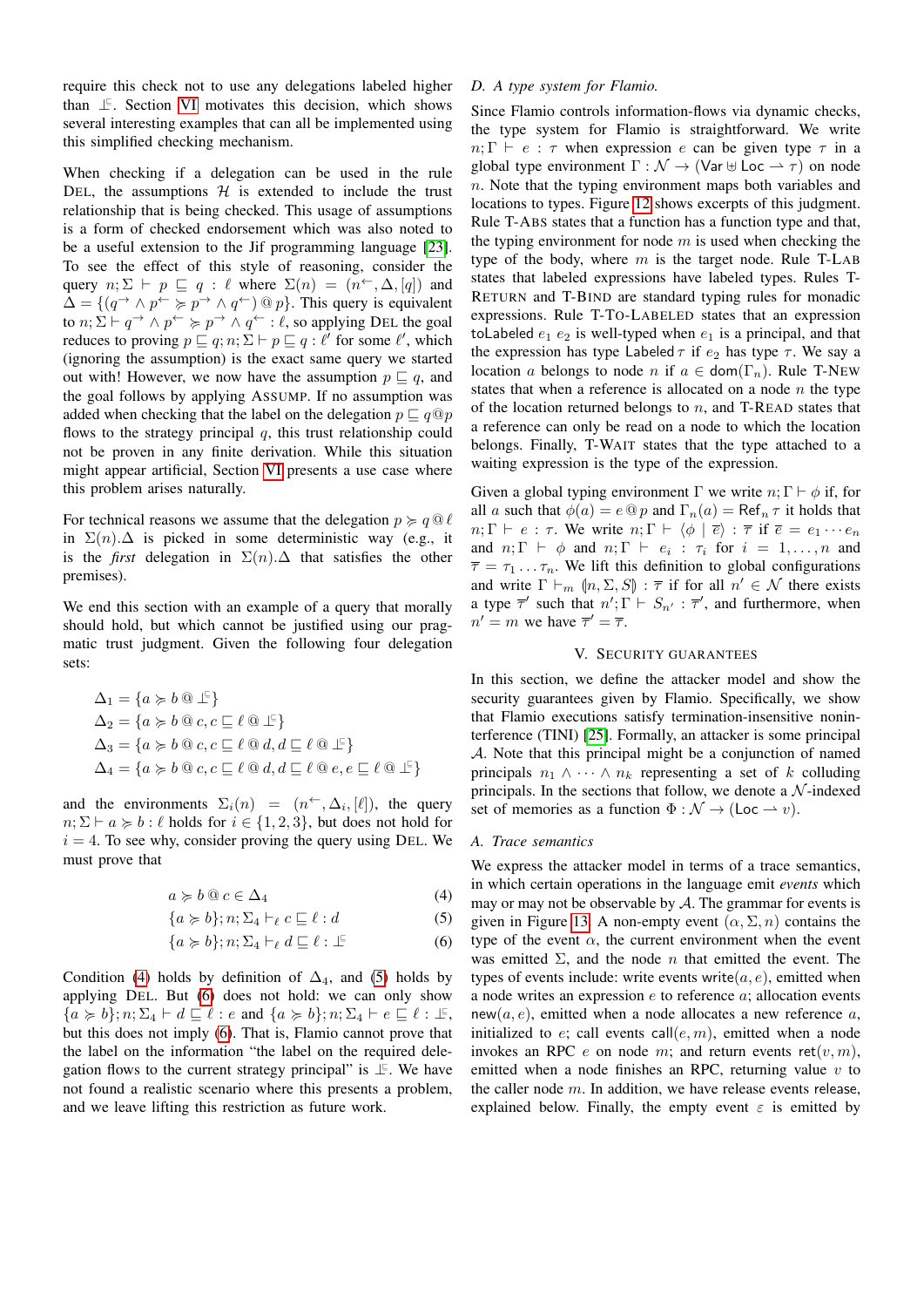<span id="page-10-0"></span>

| T-PRINCIPAL                                                | T-VAR<br>$\Gamma_n(x)=\tau$ |               | <b>T-REF</b><br>$\Gamma_n(a) = \text{Ref}_n \tau$   |
|------------------------------------------------------------|-----------------------------|---------------|-----------------------------------------------------|
| $n;\Gamma\vdash p$ : Principal                             | $n;\Gamma \vdash x : \tau$  |               | $n;\Gamma\vdash a:\mathsf{Ref}_n\tau$               |
| T-ABS                                                      |                             | T-LAB         |                                                     |
| $m;\Gamma,x:\tau_1\vdash e:\mathsf{LIO}\,\tau_2$           |                             |               | $n;\Gamma \vdash e_2 : \tau$                        |
| $\tau = \tau_1 \rightarrow \text{LIO}$ (Labeled $\tau_2$ ) |                             |               | $n;\Gamma\vdash e_1$ : Principal                    |
| $n;\Gamma\vdash \lambda^m_{\tau_2@p}x.e:\tau$              |                             |               | $n; \Gamma \vdash e_2 \t\t\t@ e_1 :$ Labeled $\tau$ |
|                                                            |                             | <b>T-BIND</b> |                                                     |
| T-RETURN                                                   |                             |               | $n;\Gamma\vdash e_1:\mathsf{LIO}\,\tau_1$           |
| $n;\Gamma\vdash e:\tau$                                    |                             |               | $n;\Gamma\vdash e_2:\tau_1\to\mathsf{LIO}\,\tau_2$  |
| $n;\Gamma\vdash$ return $e:\mathsf{LIO}\,\tau$             |                             |               | $n;\Gamma\vdash e_1\gg=e_2:\mathsf{LIO}_{\tau_2}$   |
| T-TO-LABELED                                               |                             |               |                                                     |
| $n;\Gamma\vdash e_1$ : Principal                           |                             |               |                                                     |
| $n;\Gamma\vdash e_2:\mathsf{LIO}\,\tau$                    |                             |               | <b>T-READ</b>                                       |
| $\tau' = LIO$ (Labeled $\tau$ )                            |                             |               | $n;\Gamma\vdash e:\mathsf{Ref}_n\tau$               |
| $n;\Gamma\vdash$ toLabeled $e_1\ e_2:\tau'$                |                             |               | $n;\Gamma \vdash !e:\mathsf{LIO}\,\tau$             |
| <b>T-NEW</b>                                               |                             |               |                                                     |
| $n;\Gamma\vdash e_1$ : Principal                           |                             |               |                                                     |
| $n;\Gamma\vdash e_2:\tau$                                  |                             | <b>T-WAIT</b> |                                                     |
| $\tau' = LIO \left( Ref_n \tau \right)$                    |                             |               | $\tau' = LIO$ (Labeled $\tau$ )                     |
| $n;\Gamma \vdash$ new $e_1$ $e_2$ : $\tau'$                |                             |               | $n; \Gamma \vdash \textsf{wait}(\tau) : \tau'$      |

<span id="page-10-1"></span>

$$
\begin{aligned} ev &::= (\alpha, \Sigma, n) \mid \varepsilon \\ \alpha &::= \textsf{write}(a, e) \mid \textsf{new}(a, e) \mid \textsf{call}(e, n) \\ & \mid \textsf{ret}(v, n) \mid \textsf{release}(p, q, r) \end{aligned}
$$

Fig. 13: The syntax of events.

operations that do not emit some other event. We call a sequence of events a *trace*. We write the concatenation of traces as  $t_1 \cdot t_2$  and we write the empty trace as  $\varepsilon$ .

*a) Release events:* Flamio is a very expressive language that permits downgrading, i.e., intentionally relaxing informationflow restrictions on data [\[4\]](#page-14-3). To define noninterference, we are concerned only with executions that do not downgrade information to  $A$  (or, more precisely, from p to q where  $p \not\sqsubseteq A$  and  $q \sqsubseteq A$ ). We expect generalizations of noninterference, like robust declassification [\[26\]](#page-15-16), [\[27\]](#page-15-17) and nonmalleable information-flow [\[28\]](#page-15-18) to hold for Flamio, but in this work we consider only the case where no node downgrades information to A. To capture this intuition, we introduce the notion of a *bad* release event. Intuitively, when no bad release events are emitted nothing is being downgraded to A.

*b) Bad release events:* We call downgrading of confidentiality labels *declassification*, and downgrading of integrity labels *endorsement*. As Flamio permits both declassification and endorsement using delegations, a bad event should capture

<span id="page-10-4"></span>E-WRITE-EV  
\n
$$
[...] \qquad ev = (\text{write}(a, e'), \Sigma, n)
$$
\n
$$
n; \Sigma \vdash \langle \phi | E[a := e'] \rangle \xrightarrow{ev} \langle \phi' | E[\text{return ()} \rangle : \sigma
$$
\nG-STEP-RET-EV  
\n
$$
S(n) = \langle \phi_n | E[\text{wait}(\tau)] \rangle \qquad S(m) = \langle \phi_m | v; \overline{e_m} \rangle
$$
\n
$$
ev = (\text{ret}(v, n), \Sigma, m)
$$
\n
$$
(m \cdot n \cdot \overline{n}, \Sigma, S) \xrightarrow{ev} (n \cdot \overline{n}, \Sigma, S [n \mapsto s'_n, m \mapsto s'_m])
$$
\nG-STEP-LOCAL-EV  
\n
$$
n; \Sigma \vdash S(n) \xrightarrow{ev} s : \sigma
$$
\n
$$
(n \cdot \overline{n}, \Sigma, S) \xrightarrow{ev} (n \cdot \overline{n}, \Sigma [n \mapsto \sigma], S [n \mapsto s])
$$
\nE-Assume-EV  
\n
$$
[...] \qquad ev = (\text{release}(p, q, r), \Sigma, n)
$$
\n
$$
\overline{n; \Sigma \vdash \langle \phi | E[\text{assume } (p \succ q) \text{ @ } r] \rangle \xrightarrow{ev} \langle \phi | E[\text{return } () ] \rangle : \sigma
$$

Fig. 14: Augmented semantics emitting events.

both cases. We call a release event  $ev = (release(p, q, r), \Sigma, n)$ bad, written  $A \vdash \text{bad}(ev)$ , if  $n; \Sigma \vdash r \sqsubset A$  and one of the following conditions hold:

<span id="page-10-3"></span><span id="page-10-2"></span>1)  $n; \Sigma \vdash p \sqsubseteq \mathcal{A}$  and  $n; \Sigma \vdash q \not\sqsubseteq \mathcal{A}$ 2)  $n; \Sigma \vdash A^{\leftarrow} \sqsubseteq p$  and  $n; \Sigma \vdash A^{\leftarrow} \not\sqsubseteq q$ 

The condition  $n; \Sigma \vdash r \sqsubseteq A$  captures that a release event can be bad only if  $A$  can observe the delegation. Condition [1](#page-10-2) captures bad declassifications: the new delegation gives  $A$  the authority to observe values labeled as q since  $A$  can already observe values labeled as  $p$ . Similarly, condition [2](#page-10-3) captures bad endorsements: the new delegation gives  $A$  the authority to write values labeled as  $q$  since  $A$  can already write values labeled as p.

*c) Examples of bad release events:* The release event  $ev = (release(A, Alice^{\rightarrow}, \perp\subseteq), \Sigma, n)$  generated by the local step

$$
n; \Sigma \vdash \langle \phi \mid \text{assume } (\mathcal{A} \succcurlyeq \mathsf{Alice}^{\rightarrow}) \text{ @ } \bot \vdash \rangle \xrightarrow{ev} \langle \phi \mid e \rangle : \sigma
$$

(i.e., a declassification from Alice  $\rightarrow$  to A) is bad since  $n; \Sigma \vdash \bot \equiv \bot \bot \text{ (i.e., } \bot \text{ can observe the delegation)}$  $n; \Sigma \vdash A \sqsubseteq A \rightarrow$  (i.e., it is a declassification to a principal that A can observe), and  $n; \Sigma \vdash$  Alice  $\rightarrow \Sigma$   $\rightarrow$  (i.e., it is a declassification from a principal that A previously could not observe). The release event  $ev = ($ release $(\mathcal{A}, \text{Bob}^{\leftarrow}, \perp \in I), \Sigma, n)$ generated by the local step

$$
n; \Sigma \vdash \langle \phi \mid \text{assume } (\mathcal{A} \succcurlyeq \mathsf{Bob}^{\leftarrow}) \text{ @ } \perp^{\subseteq} \rangle \xrightarrow{ev} \langle \phi \mid () \rangle : \sigma
$$

(i.e., an endorsement from A to Bob<sup> $\leftarrow$ </sup>) is bad since  $n; \Sigma \vdash \bot \vDash \sqsubseteq \mathcal{A}$  (i.e., A can observe the delegation),  $n; \Sigma \vdash A \leftarrow \sqsubseteq A$  (i.e., it is an endorsement from a principal that A can modify), and  $n; \Sigma \vdash A^{\leftarrow} \not\sqsubseteq \text{Bob}^{\leftarrow}$  (i.e., it is an endorsement to a principal that  $A$  previously could not modify).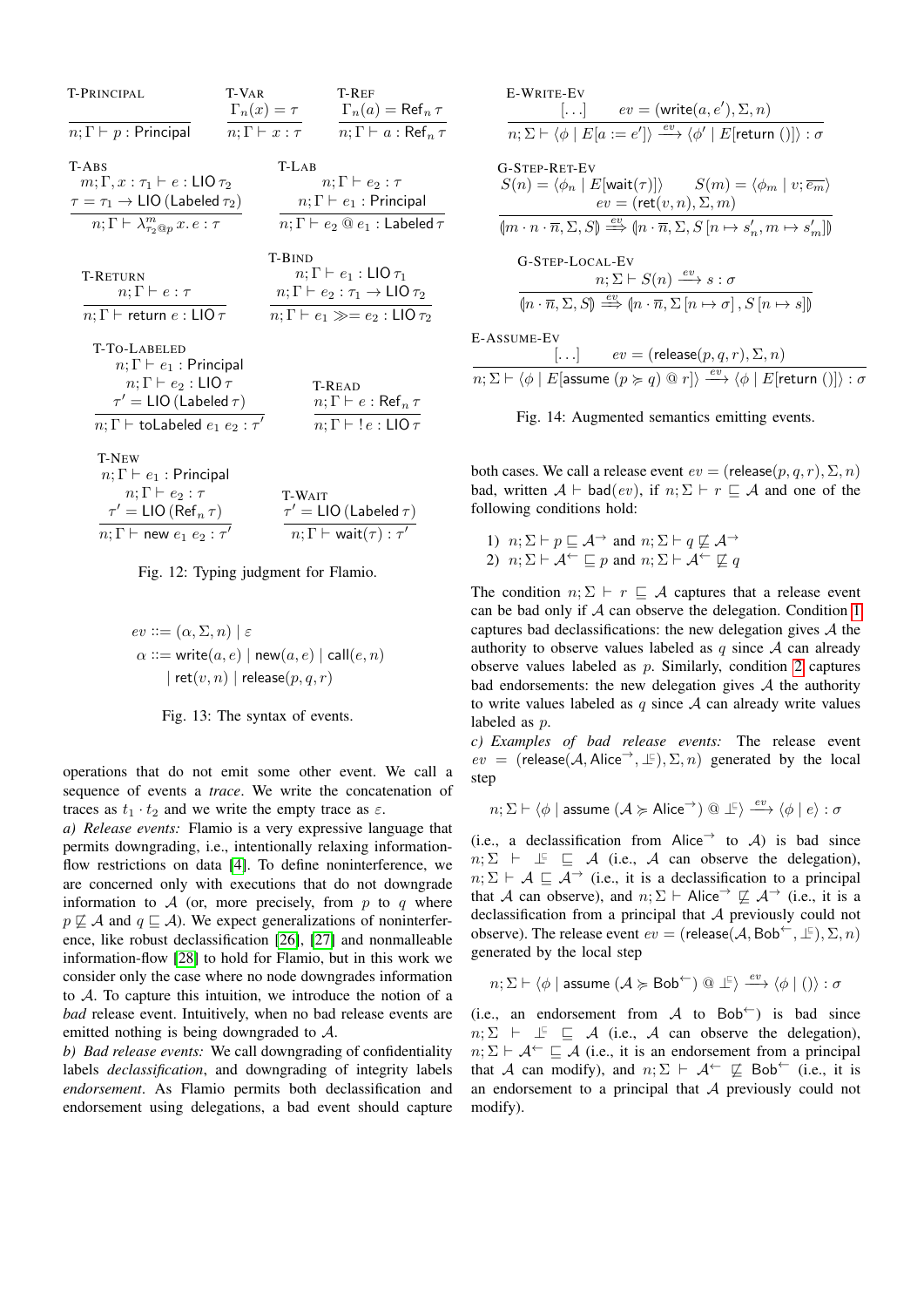Finally, the release event  $ev = ($ release $(\mathcal{A},$  Charlie,  $\bot \infty)$ ,  $\Sigma$ ,  $n)$ is bad as it corresponds to both a declassification and an endorsement, as both condition 1 and condition 2 holds.

When a release event is not bad, we say that it is *good*, and we extend the definition of good release events to traces: a trace t is *good*, written  $A \vdash \mathsf{good}(t)$ , if t does not contain any bad release events. Our noninterference result, presented at the end of this section, is quantified over good traces only, and we leave the problem of extending this result to more relaxed notions of noninterference as future work.

*d)* A*-equivalence:* Given a trace t the A-observable trace of t is the trace  $t \restriction A$ , defined as

$$
\varepsilon \upharpoonright \mathcal{A} = \varepsilon
$$

$$
((\alpha, \Sigma, n) \cdot t) \upharpoonright \mathcal{A} = \begin{cases} (\alpha, \Sigma, n) \cdot (t \upharpoonright \mathcal{A}) & n; \Sigma \vdash \Sigma(n). \mathsf{Ibl} \sqsubseteq \mathcal{A} \\ t \upharpoonright \mathcal{A} & \text{otherwise} \end{cases}
$$

We augment the semantics from Section [IV](#page-4-0) with events. Figure [14](#page-10-4) shows an excerpt of the augmented semantics (we use [. . .] to elide the premises presented in Section [IV\)](#page-4-0). Except for the emitted event these rules correspond exactly to the rules in Figures [6,](#page-6-0) [7](#page-7-1) and [9.](#page-7-3) We write  $(\overline{n}, \Sigma, S)$ in Figures 6, 7 and 9. We write  $(\overline{n}, \Sigma, S) \stackrel{t}{\Longrightarrow}^*$  when there exists a configuration  $\langle \overline{n}', \Sigma', S' \rangle$  such that  $\langle \overline{n}, \Sigma, S \rangle \stackrel{t}{\longrightarrow}^* \langle \overline{n}', \Sigma', S' \rangle$ and  $S'(n) = \langle \phi_n | \bullet \rangle$  for all n. We also write  $\langle \overline{n}, \Sigma, S \rangle \stackrel{A \leadsto t'}{\longrightarrow}^*$ when  $(\overline{n}, \Sigma, S) \stackrel{t}{\Longrightarrow}^*$  and  $t' = t \upharpoonright A$ .

We define an A-equivalence relation that makes explicit which traces and memories an attacker  $A$  can distinguish. As they both contain expressions, we define an A-equivalence on expressions, and Figure [15](#page-11-0) shows an excerpt of this judgment. Intuitively, two expressions  $e_1$  and  $e_2$  are considered  $A$ equivalent if the current label on each context does not flow to A, or if the label on each context flows to A and  $e_1$  and  $e_2$  are equal "up to labeled values with a label that does not flow to  $A$ ". Figure [15](#page-11-0) formalizes this intuition: rule EQ-HIGH states that two expressions are A-equivalent in environments where the current label does not flow to  $A$ , and the remaining rules state that two expressions are A-equivalent if the current label of each environment flows to  $A$ , and the expressions are equal up to labeled values that  $A$  cannot observe.

For most cases  $C \vdash e_1 \simeq^\theta_{\mathcal{A}} e_2$  recursively inspects the subexpressions of each expression, but a few cases need special care: to relate dynamically allocated locations we use a partial bijection [\[29\]](#page-15-19), [\[30\]](#page-15-20)  $\theta$  : Loc  $\rightarrow$  Loc in EQ-ADDR. The most important rules are EQ-LABELED-1 (that makes explicit the notion that an attacker cannot distinguish two terms labeled with a principal which does not flow to  $A$ ), and EQ-LABELED-2 (that states that  $A$  can "look inside" terms labeled with principals that flow to A). When  $\theta$  is not important we write  $n; \Sigma_1; \Sigma_2 \vdash e_1 \simeq_{\mathcal{A}} e_2$  to mean  $n; \Sigma_1; \Sigma_2 \vdash e_1 \simeq_{\mathcal{A}}^{\theta} e_2$  for some bijection  $\theta$ .

The A-equivalence relation on expressions induces an Aequivalence relation on events, and A-equivalence of traces are defined as pairwise A-equivalence of the events in the <span id="page-11-0"></span>EQ-HIGH  $i = 1, 2$  $n; \Sigma_i \vdash \Sigma_i(n).$ lbl  $\not\sqsubseteq \mathcal{A}$  $n; \Sigma_1; \Sigma_2 \vdash e_1 \simeq_{\mathcal{A}}^{\theta} e_2$ EQ-ADDR  $\theta(a_1) = a_2$  $n; \Sigma_i \vdash \Sigma_i(n)$ .lbl  $\sqsubseteq \mathcal{A}$   $i = 1, 2$  $n; \Sigma_1; \Sigma_2 \vdash a_1 \simeq^{\theta} A a_2$ 

EQ-LABELED-1  
\n
$$
\frac{n; \sum_{i} \vdash p_{i} \not\sqsubseteq A \qquad n; \sum_{i} \vdash \sum_{i} (n). \text{lbl} \sqsubseteq A \quad i = 1, 2}{n; \sum_{1} \vdash \sum_{2} \vdash e_{1} \text{ @ } p_{1} \simeq_{\mathcal{A}}^{\theta} e_{2} \text{ @ } p_{2}}
$$

EQ-LABELED-2  
\nn; 
$$
\Sigma_i \vdash q \sqsubseteq \mathcal{A}
$$
  $n; \Sigma_i \vdash \Sigma_i(n)$ .  
\nlb|  $\sqsubseteq \mathcal{A}$   $i = 1, 2$   
\nn;  $\Sigma_1; \Sigma_2 \vdash e_1 \simeq^{\theta}_{\mathcal{A}} e_2$   
\nn;  $\Sigma_1; \Sigma_2 \vdash e_1 \tIm q \simeq^{\theta}_{\mathcal{A}} e_2 \tIm q$ 

|  | Fig. 15: A-equivalence for terms and expressions. |  |  |
|--|---------------------------------------------------|--|--|
|  |                                                   |  |  |

<span id="page-11-1"></span>

|                                                                    | STORE-EO-LOW                                                          |
|--------------------------------------------------------------------|-----------------------------------------------------------------------|
|                                                                    | $\theta(a_1) = a_2 \qquad C \vdash e_1 \simeq^{\theta}_{\Lambda} e_2$ |
|                                                                    | $C_i \vdash q \sqsubset \mathcal{A} \quad i=1,2$                      |
| STORE-EQ-EMPTY                                                     | $C \vdash \phi_1 \simeq_A^{\theta} \phi_2$                            |
|                                                                    | $\phi'_i = \phi_i \left[ a_i \mapsto (e_i \otimes q) \right]$         |
| $C\vdash\varnothing\simeq^\theta_\varDelta\varnothing$             | $C \vdash \phi_1' \simeq_A^{\theta} \phi_2'$                          |
| STORE-EQ-HIGH-1                                                    | STORE-EQ-HIGH-2                                                       |
| $C_1 \vdash q \not\sqsubseteq \mathcal{A}$                         | $C_2 \vdash q \not\sqsubseteq \mathcal{A}$                            |
| $C \vdash \phi_1 \simeq_A^{\theta} \phi_2$                         | $C \vdash \phi_1 \simeq_A^{\theta} \phi_2$                            |
| $C \vdash \phi_1 [a \mapsto e \otimes q] \simeq_A^{\theta} \phi_2$ | $C \vdash \phi_1 \simeq_A^{\theta} \phi_2 [a \mapsto e \otimes q]$    |

Fig. 16: A-equivalence for memories. The meta-variable C abbreviates  $n; \Sigma_1; \Sigma_2$ , and  $C_i = n; \Sigma_i$ .

trace. We write  $t_1 \simeq_{\mathcal{A}_2}^{\theta} t_2$  for A-equivalence on traces, and  $t_1 \simeq_{\mathcal{A}} t_2$  to mean  $t_1 \simeq_{\mathcal{A}}^{\theta} t_2$  for some bijection  $\theta$ .

Finally, Figure [16](#page-11-1) shows A-equivalence on memories. Rule STORE-EQ-EMPTY states that two empty memories are Aequivalent, and rule STORE-EQ-LOW states that extending two memories with A-equivalent expressions preserves Aequivalence. Lastly, rules STORE-EQ-HIGH-1 and STORE-EQ-HIGH-2 states that both memories can be extended with terms labeled with a principal that does not flow to A without the attacker being able to distinguish the memories. We extend the notion of  $A$ -equivalence on memories to  $N$ -indexed sets of memories and write  $m; \Sigma_1; \Sigma_2 \vdash \Phi \simeq^{\theta}_{\mathcal{A}} \Psi$  when  $\forall n \in \mathcal{N}$ .  $m; \Sigma_1; \Sigma_2 \vdash \Phi(n) \simeq_{\mathcal{A}}^{\theta} \Psi(n)$ .

To simplify the statement of our end-to-end security guarantee note that, for any  $n, m \in \mathcal{N}$  we have  $n, \emptyset; \emptyset \vdash \phi \simeq_A \psi$  if and only if  $m; \emptyset$ ;  $\emptyset \vdash \phi \simeq_{\mathcal{A}} \psi$ . Thus, we write  $\phi \simeq_{\mathcal{A}} \psi$  to mean  $n; \emptyset; \emptyset \vdash \phi \simeq_A \psi$  for some n.

*e) Attacker knowledge:* We present our noninterference result using the notion of attacker knowledge [\[25\]](#page-15-15), [\[31\]](#page-15-21). The attacker knowledge is the set of initial memories that could lead to a given observable trace, and a larger knowledge set corresponds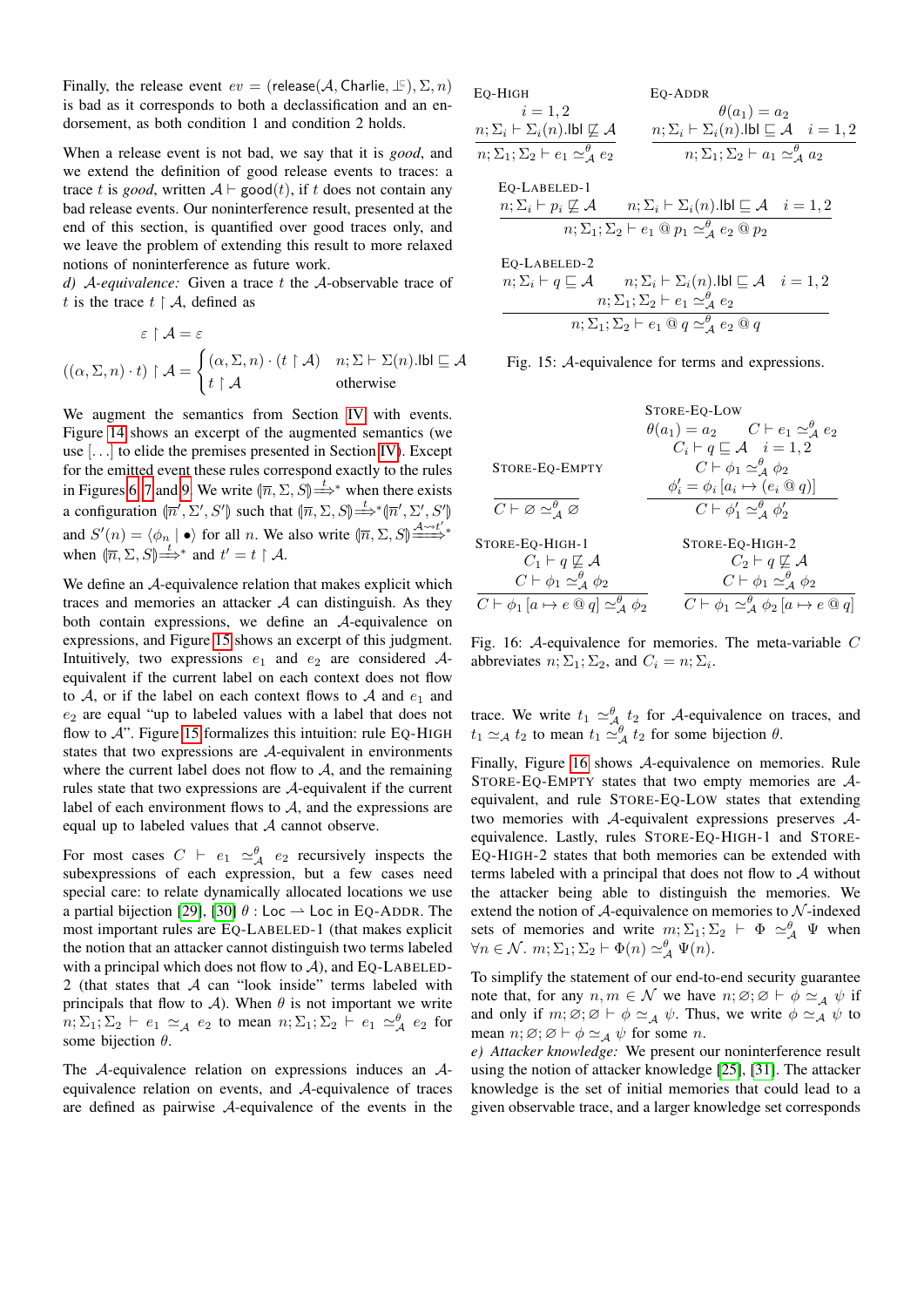to more uncertainty about the initial memory. Formally, attacker knowledge, given a trace  $t$  produced by expression  $e$ , is the set  $k_{\mathcal{A}}^{n}(e,t)$ .

$$
k_{\mathcal{A}}^{n}(e,t) = \left\{ \Psi \middle| (n, \emptyset, S) \stackrel{\underline{A} \leadsto t'}{\longrightarrow} \wedge t \simeq_{\mathcal{A}} t' \right\}
$$

where  $S(m) = \langle \Psi(n) | [e]_n(m) \rangle$  and

$$
[\![e]\!]_n(m) = \begin{cases} e & \text{if } n = m \\ \bullet & \text{otherwise} \end{cases}
$$

ensures that expression  $e$  is initially evaluated on node  $n$ , and the remaining nodes start with an empty list of expressions. As is standard for termination-insensitive noninterference (TINI), the policy [\[14\]](#page-15-4) is defined as all A-equivalent terminating memories, which we denote by  $k_{\mathcal{A}}^{\downarrow n}(\Phi, e)$ .

$$
k_{\mathcal{A}}^{\downarrow n}(\Phi, e) = \{ \Psi \mid \Phi \simeq_{\mathcal{A}} \Psi \wedge \langle n, \varnothing, S \rangle \Longrightarrow^* \}
$$

where  $S(m) = \langle \Psi(n) | [e]_n(m) \rangle$ . TINI can now be stated for Flamio as a guarantee that two traces, generated by two evaluations of a well-typed expression e starting with A-equivalent memories  $\Phi$  and  $\Psi$ , are A-equivalent. Using attacker knowledge, we can succinctly write this as the inclusion of  $k_{\mathcal{A}}^{\downarrow n}(\Phi, e)$  in  $k_{\mathcal{A}}^{n}(e, t)$ : all A-equivalent terminating memories generate A-observable traces.

<span id="page-12-1"></span>*Theorem 5.1 (Noninterference):* Let *e* satisfy  $n; \Gamma \vdash e : \tau$ . If  $(n, \emptyset, S] \stackrel{A \rightsquigarrow t}{\Longrightarrow}$  for  $S(m) = \langle \Phi(m) | [e]_n(m) \rangle$  such that  $A \vdash \mathsf{good}(t)$  then  $k_A^n(e, t) \supseteq k_A^{1/n}(\Phi, e)$ .

The technical report [\[32\]](#page-15-22) contains a complete proof of Theorem [5.1.](#page-12-1) The theorem shows that we have securely integrated FLAM into an LIO-like setting with a floating label, where proofs of trust relationships do not inappropriately reveal confidential information, nor are they inappropriately affected by untrusted information.

### VI. IMPLEMENTATION AND CASE STUDIES

<span id="page-12-0"></span>We have implemented Flamio as a monadic library in Haskell [\[13\]](#page-15-3). The code is approximately 2,100 lines of code in total, and uses FLAM's efficient query resolution algorithm for authorization queries [\[1\]](#page-14-1). Proof search for trust relationships is implemented as computations in the Flamio monad, ensuring that delegations are not used inappropriately. The case studies demonstrate how application-specific search strategies are used to prevent label creep during proof search.

Along with the efficient query resolution algorithm, we cache query results to avoid repeated network communication.<sup>[5](#page-12-2)</sup> To simplify the implementation, we differ from the calculus in the following ways:

<span id="page-12-3"></span>1) An RPC does not send the function that should be called across the network. Instead, the receiver of the RPC has a table mapping identifiers to functions, and the caller sends this identifier along with the list of arguments.

<span id="page-12-4"></span><span id="page-12-2"></span><sup>5</sup>We do not consider side channel attacks introduced by caching queries, such as external timing attacks, in this work.

2) Since query results obtained via network communication are cached on a per-query basis, no two identical queries are sent to the same node.

First, [1\)](#page-12-3) does not lead to loss of expressivity: as shown by Cooper and Wadler [\[33\]](#page-15-23), a program in a calculus similar to that of Section [IV](#page-4-0) can be translated by performing defunctionalization to a Haskell program (which can then use the Flamio implementation).

Second, [2\)](#page-12-4) significantly reduces network communication but means that the implementation is unsound if the trust relationship between principals changes during query resolution. Orthogonal work on query isolation [\[34\]](#page-15-24) can provide transactional behavior for distributed systems like Flamio.

Using this implementation, we have constructed three use cases for Flamio consisting of roughly 500 lines of code. The first use case is a distributed bank, which was already presented in Section [III.](#page-2-0) The banking example shows how users can perform remote procedure calls to handle transactions across accounts between different users. A user  $u$  can authorize user  $u'$  to transfer money on behalf of  $u$  by adding a delegation  $u' \geq u \otimes$  bank<sup>→</sup>  $\wedge u^{\leftarrow}$  locally on u's node. This delegation is read as " $u$  trusts  $u'$ , and this information is confidential to bank and has the integrity of  $u$ ". When bank wishes to prove the trust relationship between  $u$  and  $u'$  to authorize a transfer of money, a proof search is issued, and using the FWD rule, is forwarded to node  $u$ . Node  $u$  then proves the trust relationship using the local delegation  $u' \geq u \stackrel{\frown}{\otimes}$  bank<sup>→</sup>  $\wedge u^+$ .

In addition to the banking example, we construct a secure social jukebox service where people schedule music during social gatherings. The third use case is a secure database containing confidential information about government agencies. The third example also demonstrates how the ASSUMP rule prevents infinite derivation trees in authorization queries, and how such queries can show up in practical use cases.

### *A. Secure social jukebox service*

Suppose a group of principals  $\mathcal N$  is gathered at a party and want to vote on which songs should be played at the party, but do not want their votes leaked to unauthorized principals, nor do they want unauthorized principals to vote on their behalf. For instance, if Alice votes for "Taylor Swift - Shake It Off", she wants to ensure that only principals she trusts can learn her vote for this song. Furthermore, only principals that Alice trusts should be able to vote for a song on her behalf.

We assume a distinguished principal  $J \in \mathcal{N}$  (for jukebox) representing a node on which two functions exist:

$$
\begin{aligned} \text{get}: \text{LIO (String} \times [\text{Labeled String}]) \\ \text{put}: \text{String} \times [\text{Labeled String}] \rightarrow \text{LIO Unit} \end{aligned}
$$

Function get returns a pair  $(s, lss)$  containing the current song being played s, and a list of labeled strings lss such that  $s' \t{a} p \in \text{lss}$  represents that p voted for s'. So if Alice wants to vote for "Taylor Swift - Shake It Off", she appends a labeled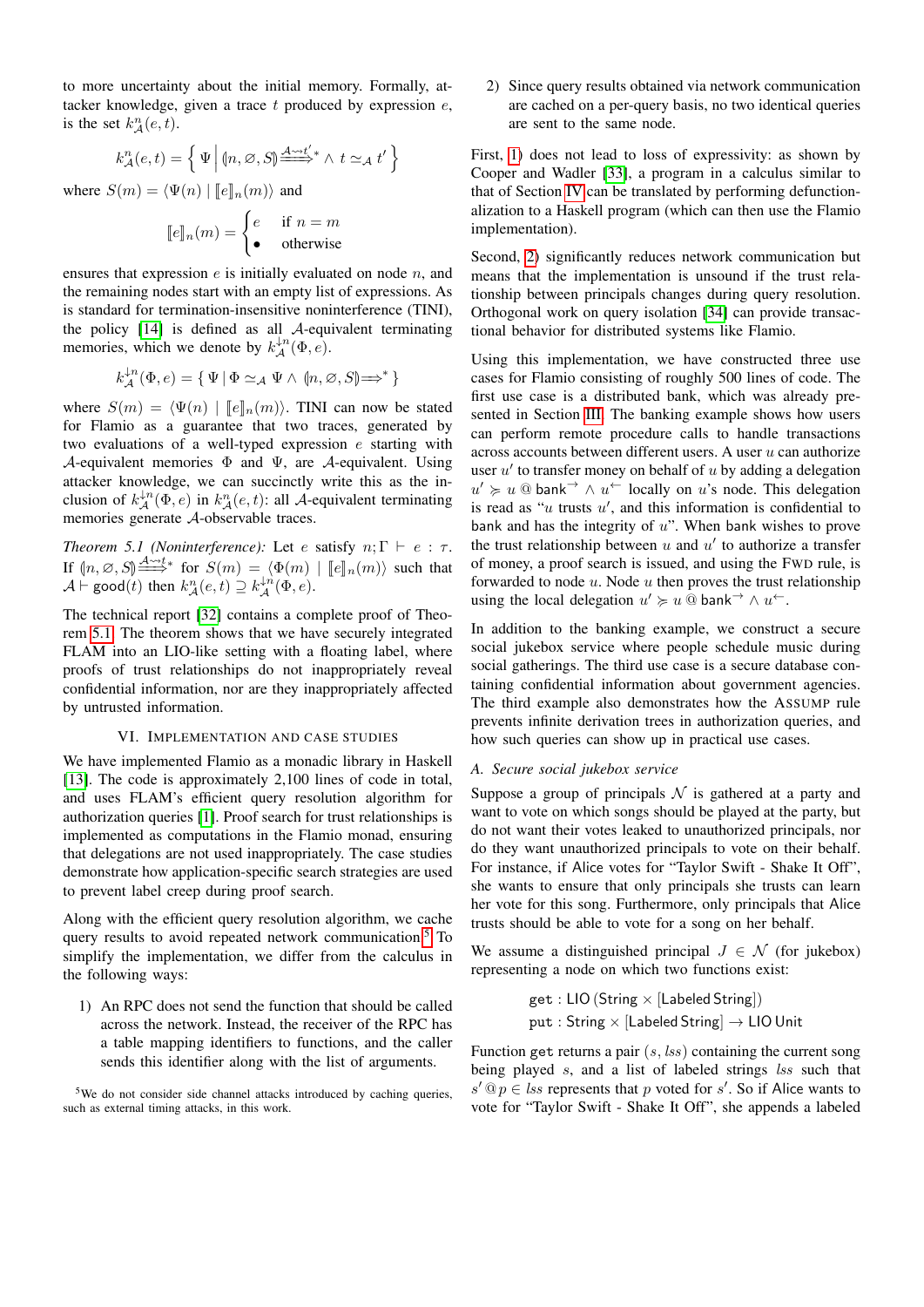```
1 (\lambda_{\text{Alice}}^{\text{Alice}}\begin{array}{ll} 1 & (\lambda_{\textrm{Alice}}^{\textrm{Alice}} - \;\cdot\; \textbf{do} \ 2 & \quad \textrm{assume} \;\; J^{\rightarrow} \;\succcurlyeq \;\text{Alice}^{\rightarrow} \;\; @\; (\bot^{\rightarrow} \wedge \textrm{Alice}^{\leftarrow}) \end{array}3 ls <- label Alice "Taylor Swift - Shake It Off"
4 (curSong, votedSongs) <- get<br>
5 put (curSong, 1s :: votedSong
                 put (curSong, ls :: votedSongs)) ()
```
Fig. 17: Alice places a secret vote for Taylor Swift.

string "Taylor Swift - Shake It Off" @ Alice using put. By labeling her vote with the principal Alice, she knows that only principals p such that Alice  $\rightarrow$  flows to  $p\rightarrow$  can learn her vote (i.e., by E-UNLABEL it must be the case that Alice flows to  $p\rightarrow$ ). Furthermore, since the integrity of the label on the vote is Alice<sup>←</sup>, she knows that any vote of the form  $s \tQ$  Alice for some song s must be placed by a principal  $p$  such that Alice<sup>←</sup> trusts  $p^{\leftarrow}$  (i.e., by E-LABEL it must be the case that p's current label flows to Alice).

Figure [17](#page-13-2) shows an example of Alice voting for "Shake it Off" by Taylor Swift. First, Alice adds a delegation that allows J to read Alice's labeled vote. She then labels her vote and inserts it into the list of labeled songs. When  $J$  then unlabels the labeled song title, a proof search will be issued checking  $J^{\leftarrow}$   $\sqcup$  Alice flows to  $J^{\rightarrow}$ , which is equivalent to checking that Alice<sup>→</sup> trusts Alice<sup>→</sup>  $\land$  (*J*  $\lor$  Alice)<sup>←</sup>. This trust relationship holds by the delegation that Alice placed in Figure [17.](#page-13-2)

#### <span id="page-13-1"></span>*B. Government agency records*

As a final example demonstrating the usefulness of Flamio, we show how confidential delegations can be used to keep government agency records. Suppose the CIA hires a subset of  $N$  as agents. This information should visible only to other CIA agents, not to the general public. Furthermore, only the CIA should be able to hire agents.

We implement an enforcement mechanism for this security policy as follows: when CIA  $\in \mathcal{N}$  hires an agent  $n \in \mathcal{N}$ , two delegations are created: first, trust is delegated from CIA to  $CIA: n$ . By the properties of ownership projections [\[1\]](#page-14-1), this delegation can be read as "CIA trusts  $n$ , but CIA controls which principals can act for  $n$ ".<sup>[6](#page-13-3)</sup> To satisfy the security policy, this delegation should be visible only to other agents, and CIA should be able to trust that any such delegation could have been placed only by the CIA. This directly translates into the label  $(CIA:AgentDB)^{\rightarrow} \wedge CIA^{\leftarrow}$  on the delegation.

Second, any agent  $n$  should be able to check if a given principal m is an agent. To achieve this,  $(CIA: AgentDB)^{\rightarrow}$ delegates trust to  $n^{\rightarrow}$ , meaning that n can learn information labeled as CIA: AgentDB. To satisfy the security policy, this delegation should also be labeled as  $(CIA: AgentDB)^{\rightarrow} \wedge CIA^{\leftarrow}.$ 

Figure [18](#page-13-4) shows how Alice can verify that Bob is also a secret agent. On line 4, Alice and Bob are both hired as secret agents using the function hire defined on lines 1-3.

<span id="page-13-4"></span>

Fig. 18: Alice verifies that Bob is a secret agent for the CIA.

At some point, Alice meets Bob "in the field" and wants to verify his claim that he is a secret agent. In order for Alice to verify this claim she checks if the principal CIA delegates to CIA: Bob. Using the strategy  $[Alice^{\rightarrow} \wedge CIA^{\leftarrow}],$  Alice states that she is only interested in using delegations that have confidentiality at most Alice, and any delegation must have been placed by a principal that CIA trusts.

For Alice to prove this trust relationship she uses the FWD rule and delegates the proof search to CIA. By FWD, she must check that Alice<sup>←</sup> (i.e., the current label of Alice) flows to  $CIA^{\rightarrow}$  (i.e., the clearance label of CIA), which holds by BOT. Applying DEL, CIA must now check that  $(CIA: AgentDB)^{\rightarrow}$ trusts Alice<sup>→</sup>. Applying DEL again, this reduces to showing that  $(CIA: AgentDB)^{\rightarrow}$  trusts Alice<sup>→</sup> under the assumption that  $(CIA: AgentDB)^{\rightarrow}$  trusts Alice<sup>→</sup>, and so the trust relationship is established using ASSUMP.

Notice that without the ASSUMP rule, we would not be able to prove that  $(CIA:AgentDB)^{\rightharpoonup}$  trusts Alice<sup>→</sup> (or, equivalently, that CIA: AgentDB can learn information labeled as Alice): we would keep applying DEL without a way of terminating the derivation. But, intuitively, this relationship should hold as we have a delegation of trust from  $(CIA: AgentDB)^{\rightarrow}$  to Alice<sup>→</sup>. Rule ASSUMP allows the proof search to assume the delegation when proving that it is secure to use the delegation, effectively expressing that "it is secure to use the delegation because the delegation says so": a form of checked endorsement [\[23\]](#page-15-12), [\[24\]](#page-15-13).

#### VII. RELATED WORK

# <span id="page-13-0"></span>*A. FLAM*

The FLAM technical report [\[22\]](#page-15-14) presents a security-typed language  $F\lambda$  in which policies are FLAM principals. Much like Flamio,  $\mathsf{F}\lambda$  can delegate trust during evaluation and allows querying of trust relationships. However, the decision of whether or not to allow downgrading (i.e., adding new trust relationships) must be performed statically using a relatively simple type system. By contrast, in Flamio all decisions about whether to allow downgrading are done during evaluation, meaning that Flamio can potentially allow more downgrading and remain secure. As  $FA$  is a language with fine-grained IFC the programmer is also burdened with more label annotations than would be expected in similar Flamio programs.

<span id="page-13-3"></span><sup>6</sup>The use of ownership principals prevent *delegation loopholes* [\[1\]](#page-14-1).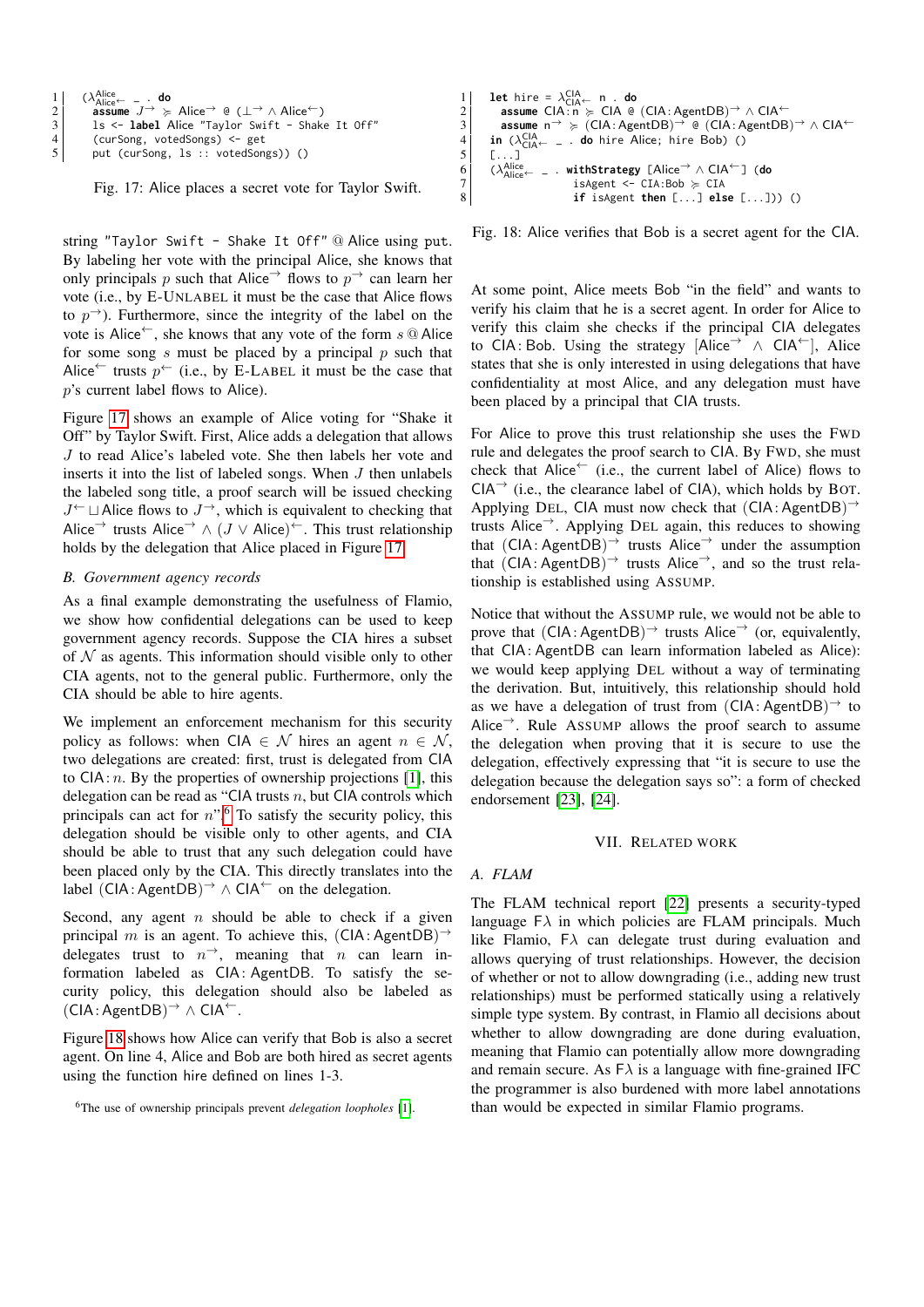FLAC [\[35\]](#page-15-25) is a calculus for flow-limited authorization that allows static reasoning about mechanisms such as commitment schemes or bearer credentials that require dynamic authorization. FLAC builds a sophisticated type system on top of FLAM that provides noninterference and robust declassification guarantees. Although FLAC offers many high-level features to build practical authorization mechanisms, it uses a limited subset of FLAM, e.g., it does not have distributed trust checking (corresponding to FLAM's FWD rule).

Hyperflow [\[36\]](#page-15-26) is a new processor architecture for nonmalleable timing-sensitive IFC that uses FLAM principals encoded as bit vectors as the label model. This encoding offers efficient computation of joins, meets, and projections. Hyperflow extends the RISC-V processor with IFC instructions and limits how information flows through registers and memory pages. The hardware is programmed in a new hardwaredescription language, ChiselFlow, embedded in Scala. Much like Flamio, each process in a Hyperflow processor contains a current label and a clearance label, but unlike our model, Hyperflow requires the programmer to raise the current label explicitly. This decision avoids the possible side-channel caused by raising the current label depending on sensitive information (a channel that we close in Flamio), at the cost of putting the burden of raising the label on the programmer.

# *B. LIO and coarse-grained information-flow*

Coarse-grained IFC has traditionally been applied mostly in operating system security [\[5\]](#page-14-4), [\[8\]](#page-15-0) by associating a single label with a process. LIO [\[9\]](#page-15-1) implements coarse-grained IFC as a monadic Haskell library using a current label that can float up to the computation's clearance label, similar to Flamio.

Recent work [\[30\]](#page-15-20), [\[37\]](#page-15-27) on the expressiveness of fine-grained versus coarse-grained IFC shows that they have the same expressive power. Rajani and Garg [\[30\]](#page-15-20) encourage the use of coarse-grained IFC as it places less annotation burden on the programmer. Based on our experience with Flamio, we agree with this observation.

### *C. RPCs and distributed computation*

Our semantics for remote procedure calls is inspired by the *Location-aware Simple Abstract Machine* (LSAM) [\[38\]](#page-15-28). A global LSAM configuration is a set of local LSAM configurations indexed by names, and remote procedure calls are performed by suspending the computation and transferring control to another local LSAM configuration. Whereas LSAM considers a first-order language (useful as a target language for compiling other languages for distributed computation), our semantics handles higher-order functions in the style of the source language in [\[33\]](#page-15-23), and LSAM would be a natural compilation target for our work.

Much work has been devoted to information-flow programming languages for distributed systems. Both SIF [\[39\]](#page-15-29) and Swift [\[23\]](#page-15-12) are based on Jif [\[4\]](#page-14-3), and target web applications by tracking confidentiality and integrity of data sent between a server and a client. Fabric [\[34\]](#page-15-24) extends Jif with remote

procedure calls and transactions, and enforces security by using a combination of static and dynamic enforcement mechanisms. Fabric and Flamio share many features: Both have trust orderings on principals that can be queried and modified at runtime, and remote nodes communicate via RPC. On the other hand, Fabric and Flamio differ in many ways: Fabric is a language with fine-grained IFC, while Flamio is a coarsegrained system build as a library directly on top of LIO, which in itself is a library in Haskell.

Fabric prevents information leakage from *read channels* (i.e., if node *n* accesses data on node *m* depending on information confidential to  $n$ , node  $m$  learns about  $n$ 's confidential information) using *access labels*, but unlike Flamio does not protect against read channels arising from authorization queries [\[1\]](#page-14-1).

# VIII. CONCLUSION

<span id="page-14-5"></span>This paper demonstrates the usefulness of the FLAM authorization logic for a language with coarse-grained dynamic information-flow control, in the style of the floating label model of LIO. The paper shows that the two systems can be combined to obtain a provably strong noninterference result for a language with distributed computation and decentralized trust. The language has been implemented as a monadic library in Haskell, and the usability of the system has been validated via three use cases involving secure, distributed access to shared resources.

#### IX. ACKNOWLEDGEMENTS

We thank the anonymous reviewers for insightful comments. We also thank Owen Arden, Anitha Gollamudi and Pablo Buiras for discussions regarding FLAC, FLAM, and LIO. The first author thanks the programming languages group at Harvard University for the inspiring environment during his visit. This material is based upon work supported by the National Science Foundation under Grant No. CNS-1524052. This material is also supported by the Aarhus University Research Foundation (AUFF).

#### **REFERENCES**

- <span id="page-14-1"></span>[1] O. Arden, J. Liu, and A. C. Myers, "Flow-Limited Authorization", in *Proceedings of the 2015 IEEE 28th Computer Security Foundations Symposium*, IEEE Computer Society, 2015,
- <span id="page-14-0"></span>[2] D. F. Ferraiolo, J. F. Barkley, and D. R. Kuhn, "A Role-based Access Control Model and Reference Implementation Within a Corporate Intranet", *ACM Transactions on Information and System Security*, Feb. 1999.
- <span id="page-14-2"></span>[3] F. Pottier and V. Simonet, "Information Flow Inference for ML", *ACM Transactions on Programming Languages and Systems*, Jan. 2003.
- <span id="page-14-3"></span>[4] A. C. Myers, "JFlow: Practical Mostly-static Information Flow Control", in *Proceedings of the 26th ACM SIGPLAN-SIGACT Symposium on Principles of Programming Languages*, ACM, 1999,
- <span id="page-14-4"></span>[5] N. Zeldovich, S. Boyd-Wickizer, E. Kohler, and D. Mazieres, "Making Information Flow Explicit in HiStar", in *Proceedings of the 7th USENIX Symposium on Operating Systems Design and Implementation*, USENIX Association, 2006,